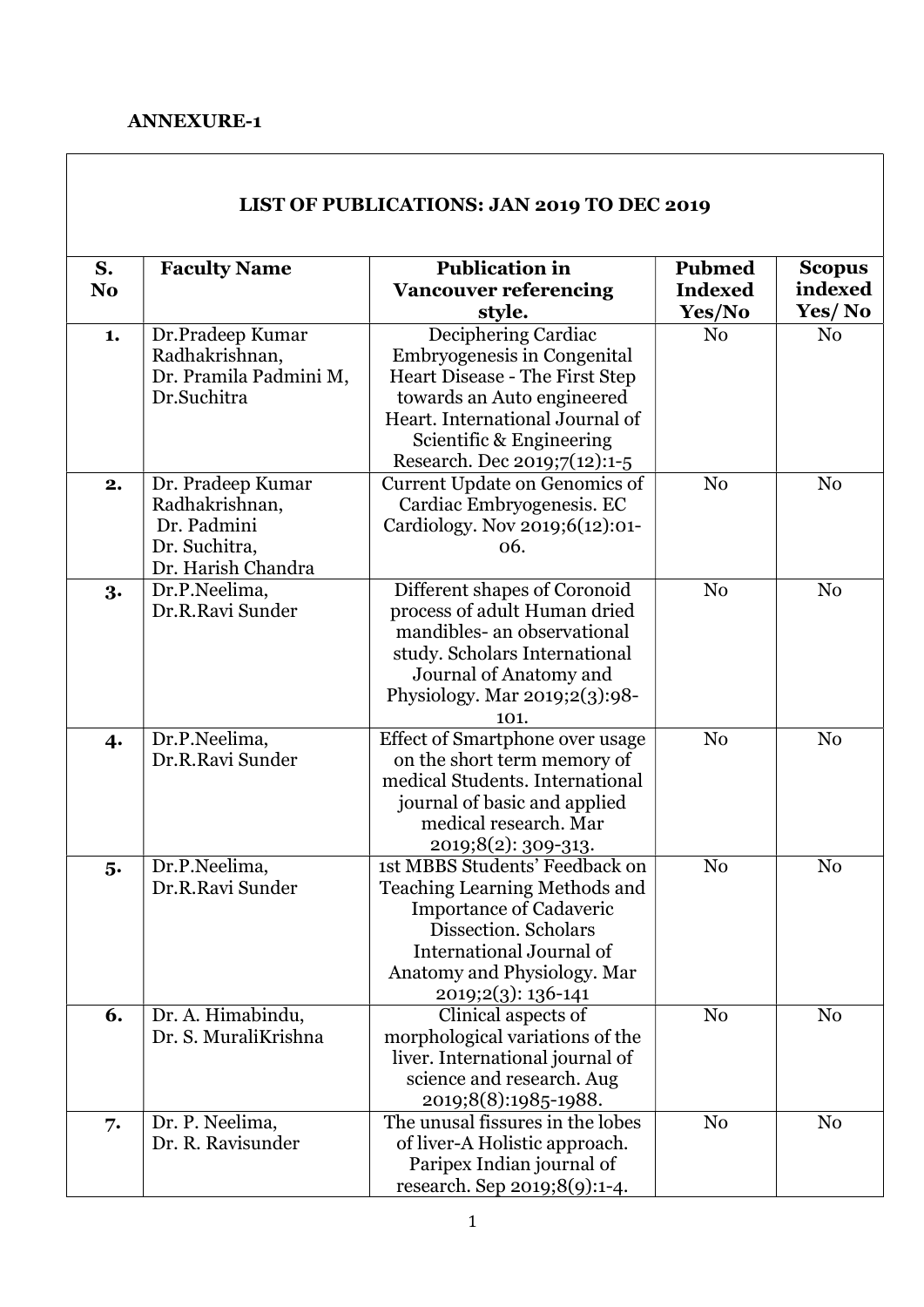| 8.  | Dr. P. Neelima,       | Micronuclei assay in buccal                                        | N <sub>0</sub> | N <sub>o</sub> |
|-----|-----------------------|--------------------------------------------------------------------|----------------|----------------|
|     | Dr. R. Ravisunder     | smear of formalin exposed                                          |                |                |
|     |                       | individuals. Indian journal of                                     |                |                |
|     |                       | basic and applied medical                                          |                |                |
|     |                       | research. Sep 2019;8(4): 343-                                      |                |                |
|     |                       | 346.                                                               |                |                |
| 9.  | Dr. RamadeviGara,     | Morphological study of supra                                       | N <sub>o</sub> | N <sub>0</sub> |
|     | Dr. AtchutaReddi      | scapular notch and ossified                                        |                |                |
|     |                       | superior transverse scapular                                       |                |                |
|     |                       | nerve entrapment. Global                                           |                |                |
|     |                       | journal for research analysis.                                     |                |                |
|     |                       | March 2019;8(3):17-18.                                             |                |                |
| 10. | Dr. RamadeviGara      | Morphometric study and its                                         | N <sub>o</sub> | N <sub>0</sub> |
|     |                       | application in sexual                                              |                |                |
|     |                       | dimorphism of                                                      |                |                |
|     |                       | Scapula. Indian Journal of Basic                                   |                |                |
|     |                       | and Applied Medical Research.                                      |                |                |
|     |                       | March 2019; 8(2): 171 - 188.                                       |                |                |
| 11. | Mr. Amudalapalli Siva | Developmental anomalies and                                        | N <sub>o</sub> | N <sub>o</sub> |
|     | Narayana,             | morphological variations of gall                                   |                |                |
|     | Dr. HimaBindu A       | Bladder- a cadaveric study.                                        |                |                |
|     |                       | International journal of                                           |                |                |
|     |                       | scientific research. Nov                                           |                |                |
|     |                       | 2019;8(11):1-2.                                                    |                |                |
| 12. | Dr. RamadeviGara,     | Assessment of understanding                                        | N <sub>0</sub> | N <sub>0</sub> |
|     | Dr. P. Neelima        | foundation course-A study in                                       |                |                |
|     |                       | medical students at entry level.<br>Journal of research in medical |                |                |
|     |                       | education and ethics. Nov                                          |                |                |
|     |                       |                                                                    |                |                |
|     | Dr.S. Muralikrishna,  | 2019;9(3): 216-221.<br>A foetal study of congenital                | N <sub>o</sub> | No             |
| 13. | Dr. A. Himabindu,     | anterior abdominal wall defects.                                   |                |                |
|     | Dr. Ameena            | International journal of                                           |                |                |
|     |                       | scientific research. Nov                                           |                |                |
|     |                       | 2019;8(11):1-2.                                                    |                |                |
| 14. | Dr.S. Muralikrishna,  | The prevalence of agenesis of                                      | N <sub>o</sub> | N <sub>o</sub> |
|     | Dr. A. Himabindu      | the Palmaris longus muscle                                         |                |                |
|     |                       | tendon by clinical examination.                                    |                |                |
|     |                       | Paripex Indian journal of                                          |                |                |
|     |                       | research. Nov 2019;8(1):17-20.                                     |                |                |
| 15. | Dr. T. Mohan          | A Randomised controlled trial                                      | N <sub>o</sub> | N <sub>0</sub> |
|     | SankerjiMaharaj,      | on effect of smaller endotracheal                                  |                |                |
|     | Dr. DonkadaRajasekhar | tube combined with intravenous                                     |                |                |
|     |                       | Lignocaine on post-operative                                       |                |                |
|     |                       | sore throat. J Evid Based Med                                      |                |                |
|     |                       | Healthc. July 2019;6(26):1-6                                       |                |                |
| 16. | Dr. Rajasekhar,       | The effect of dilution of propofol                                 | N <sub>o</sub> | N <sub>0</sub> |
|     | Dr. VijaykumarRao     | induced injection pain a                                           |                |                |
|     |                       | randomized controlled trial.                                       |                |                |
|     |                       | Journal of evolution of medical                                    |                |                |
|     |                       | and dental sciences. June 2019;                                    |                |                |
|     |                       | $18(16)$ : 23-26.                                                  |                |                |
|     |                       |                                                                    |                |                |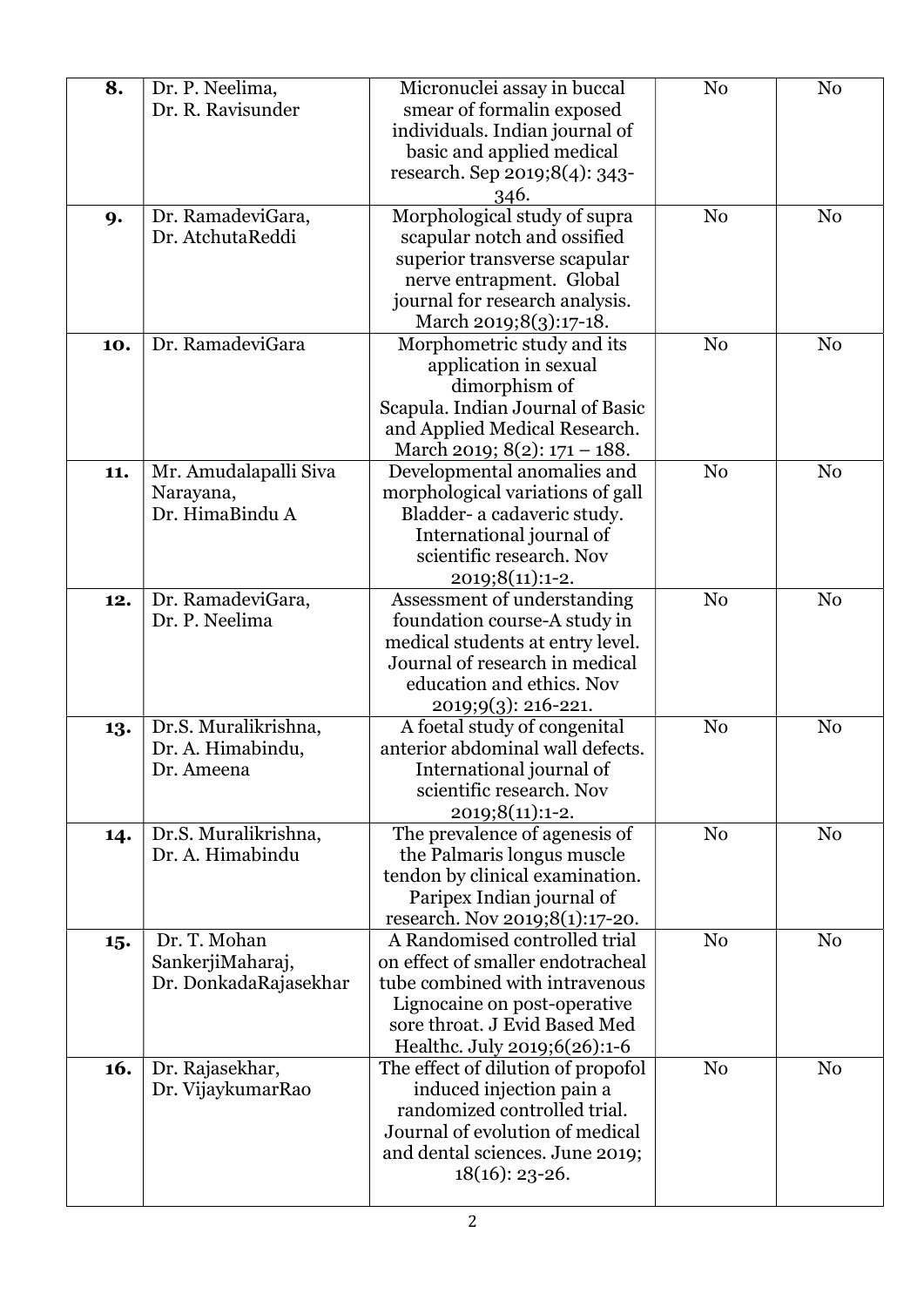| 17. | Dr. Rajasekhar          | Evaluation of fentanyl as an      | N <sub>0</sub> | N <sub>0</sub> |
|-----|-------------------------|-----------------------------------|----------------|----------------|
|     | Dr. T.                  | adjuvant to bupivacaine in US     |                |                |
|     | MohanSankarjiMaharaj    | guided transversus abdominis      |                |                |
|     |                         | plane block for post-operative    |                |                |
|     |                         | analgesia in patients undergoing  |                |                |
|     |                         |                                   |                |                |
|     |                         | abdominal hysterectomy.           |                |                |
|     |                         | Journal of evolution of medical   |                |                |
|     |                         | and dental sciences. July         |                |                |
|     |                         | 2019;8(30):2407.                  |                |                |
| 18. | Dr.A.Kanchana,          | Comparision between fasting       | N <sub>0</sub> | N <sub>0</sub> |
|     | Dr.D.S.S.GirijaVani     | and non-fasting lipid profile     |                |                |
|     |                         | levels.                           |                |                |
|     |                         | Indian journal of applied         |                |                |
|     |                         | research. June 2019;9(6):10-11.   |                |                |
| 19. | Dr.B.Divya Dharshini,   | Serum C-peptide concentrations    | N <sub>0</sub> | N <sub>0</sub> |
|     | Dr. P.Pallavi,          | in women with polycystic          |                |                |
|     | Dr.D.S.S. GirijaVani    | ovarian syndrome (PCOS).          |                |                |
|     |                         | International journal of applied  |                |                |
|     |                         | research. March $2019;7(3)$ :     |                |                |
|     |                         |                                   |                |                |
|     |                         | 1380-1386                         |                |                |
| 20. | Dr.V.Bodhi Sri Vidya,   | <b>Depression Among Diabetics</b> | N <sub>0</sub> | N <sub>0</sub> |
|     | Dr.                     | <b>Compared To Non-Diabetics</b>  |                |                |
|     | D.SnehaVijayalakshmi,   | And Its Correlation With          |                |                |
|     | Dr.TSNRaju,             | Glycaemic Control. IOSR           |                |                |
|     | R.V Manasa              | Journal of Dental and Medical     |                |                |
|     |                         | Sciences. Apr 2019;18(4): 64-69.  |                |                |
| 21. | Dr. SaradaVadlamani,    | Assessment of knowledge,          | N <sub>0</sub> | N <sub>o</sub> |
|     | Dr. Lakshmi Prasad      | attitude and practice towards e-  |                |                |
|     | Kandipudi,              | learning among undergraduate      |                |                |
|     | Dr. Devi                | medical students, Andhra          |                |                |
|     | MadhaviBhimarisetty     | Medical College,                  |                |                |
|     |                         | Visakhapatnam. International      |                |                |
|     |                         | Journal of Community Medicine     |                |                |
|     |                         | and Public Health. Dec            |                |                |
|     |                         | 2019;6(12):5235-5240.             |                |                |
|     | Dr.Sarada Vadlamani,    | Assessment of utilization of      | N <sub>0</sub> | N <sub>0</sub> |
| 22. |                         | antenatal services by women in    |                |                |
|     | Dr. SanjeevKumar,       |                                   |                |                |
|     | Dr.Nagamani.N.          | urban field practice area of a    |                |                |
|     |                         | private medical college,          |                |                |
|     |                         | Visakhapatnam. IOSR Journal       |                |                |
|     |                         | of Dental and Medical Sciences.   |                |                |
|     |                         | July 2019; 18(7): 50-55.          |                |                |
| 23. | Dr. P. James Sudhakar,  | Prevalence Of Rhinosporidiosis    | N <sub>0</sub> | N <sub>0</sub> |
|     | Dr. G Ramanjaneyulu     | In Our Region. Indian journal     |                |                |
|     |                         | of applied research. February     |                |                |
|     |                         | 2019;9(2):46.                     |                |                |
| 24. | Dr. P. James Sudhakar,  | Management of                     | N <sub>o</sub> | N <sub>0</sub> |
|     | Dr. M. Harini           | Rhinosporidiosis in our           |                |                |
|     |                         | experience. Indian journal of     |                |                |
|     |                         | applied research. June            |                |                |
|     |                         | 2019;9(6):33-35.                  |                |                |
| 25. | Dr. K.S. Raghu Chanakya | Comparative study of different    | No             | N <sub>0</sub> |
|     | V. ShekarNaik,          | graft materials in                |                |                |
|     |                         |                                   |                |                |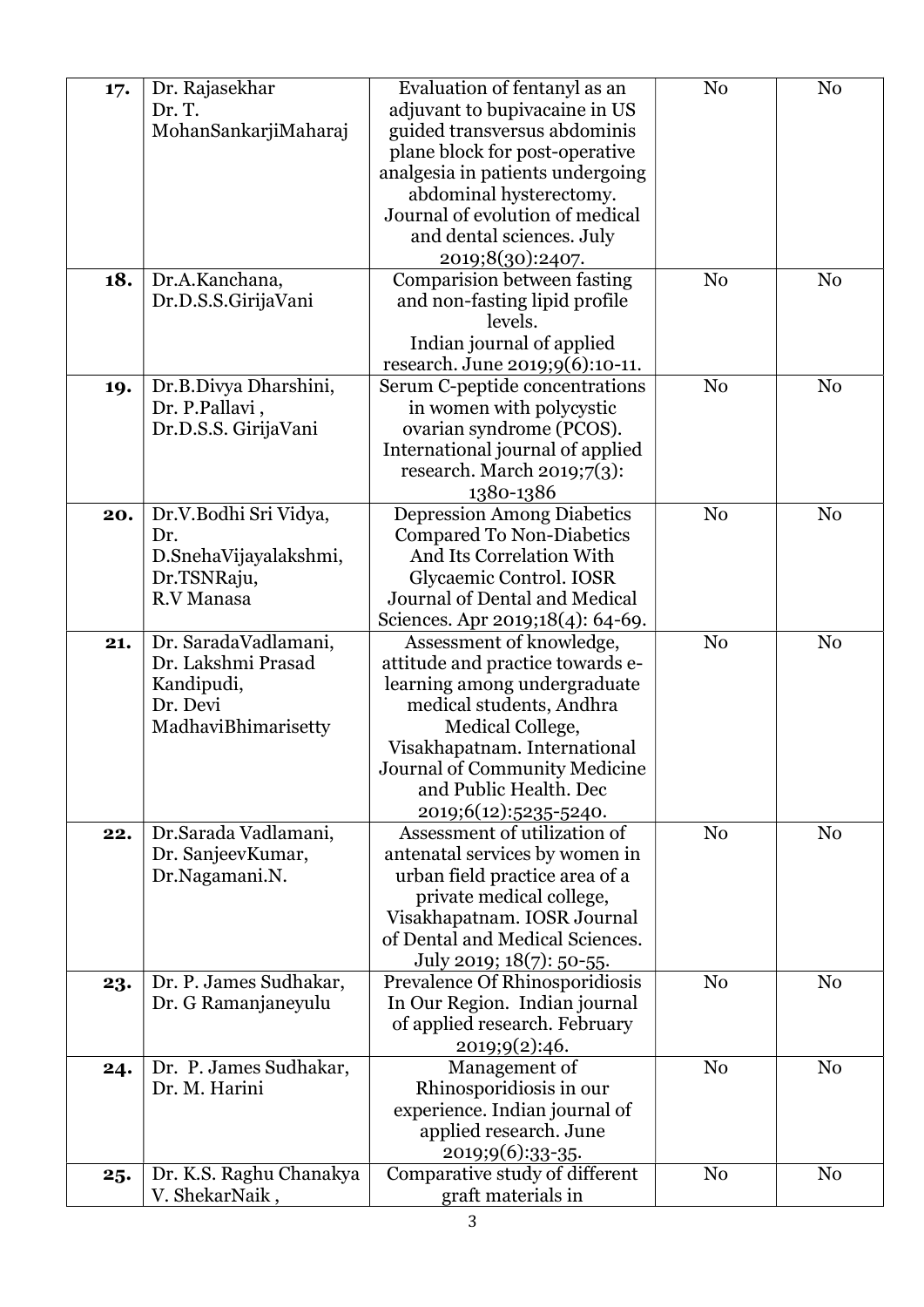|     | BhagyaJyothiBodapati,<br>Narmada Vatti,<br>S. Surya prakasaRao 5                                     | myringoplasty-type I<br>tympanoplasty. . Journal of<br>evidence based medicine and<br>health care. March 2019; 6(11):<br>859-861.                                                                                                                                                                                                                                      |                |                |
|-----|------------------------------------------------------------------------------------------------------|------------------------------------------------------------------------------------------------------------------------------------------------------------------------------------------------------------------------------------------------------------------------------------------------------------------------------------------------------------------------|----------------|----------------|
| 26. | Dr. K.S. Raghu Chanakya<br>Narmada V, Nirupama<br>V, Surya PrakashRao S                              | Tongue lesions- A clinical study.<br>Journal of evidence based<br>medicine and health care.<br>March 2019;6(12): 2349-2562.                                                                                                                                                                                                                                            | N <sub>0</sub> | N <sub>0</sub> |
| 27. | Dr. VaddiNarayanarao<br>Dr. K Nikitha                                                                | Genetic behavior, disability<br>caused due to blood disorder<br>hemophilia, Thalassemia, sickle<br>cell disease. Journal of Evidence<br>Based Medicine and Healthcare.<br>Jan 2019;6(2): 123-128.                                                                                                                                                                      | N <sub>0</sub> | N <sub>o</sub> |
| 28. | Dr. Samir Kumar Panda<br>Dr. V.V.N. Goutham,<br>RajashreeDattatrayaNag<br>arashi,<br>Dr. A.V. Subash | Iron deficiency anaemia in<br>pregnancy intravenous versus<br>oral route.<br><b>IOSR Journal of Dental and</b><br>Medical Sciences. May<br>2019;18(5):1-4                                                                                                                                                                                                              | N <sub>0</sub> | N <sub>o</sub> |
| 29. | Dr. J.<br>VijayaBhaskaraRao<br>T. TulasiMadhuri,<br>MokaApparao                                      | Comparative study of<br>neurological (national institutes<br>of health stroke scale and<br>glasgow coma scale) and<br>functional (modified rankin<br>scale) (modified barthel index)<br>outcome in patients of ischemic<br>versus Haemorrhagic Stroke In<br>First 30 Days. Journal of<br><b>Evidence Based Medicine And</b><br>Healthcare. Mar 2019;6(9): 691-<br>696. | N <sub>o</sub> | N <sub>o</sub> |
| 30. | Dr. SubbarayuduBoda,<br>Dr. V.V.N. Goutham                                                           | Clinical spectrum of acute<br>undifferentiated fever-An<br>experience from a Tertiary care<br>centre. International Journal of<br><b>Contemporary Medical</b><br>Research. September<br>2019;6(9):129-132.                                                                                                                                                             | N <sub>0</sub> | N <sub>0</sub> |
| 31. | Dr. SubbarayuduBoda<br>Dr.<br>RadhakrishnaYellapu,                                                   | <b>Upper Gastrointestinal</b><br>endoscopic findings of patients<br>presenting with dyspepsia-A<br>Tertiary care centre experience.<br>International Journal of<br><b>Contemporary Medical</b><br>Research. September<br>2019;6(9):136-139.                                                                                                                            | N <sub>0</sub> | N <sub>0</sub> |
| 32. | Dr. Anil Kumar<br>Mahapatro<br>Rajyalakshmi C,<br>Chandrika S.                                       | A study of profile of heart failure<br>patients with reduced left<br>ventricular injection fraction at<br>a Tertiary care hospital.<br>International journal of                                                                                                                                                                                                        | N <sub>0</sub> | N <sub>0</sub> |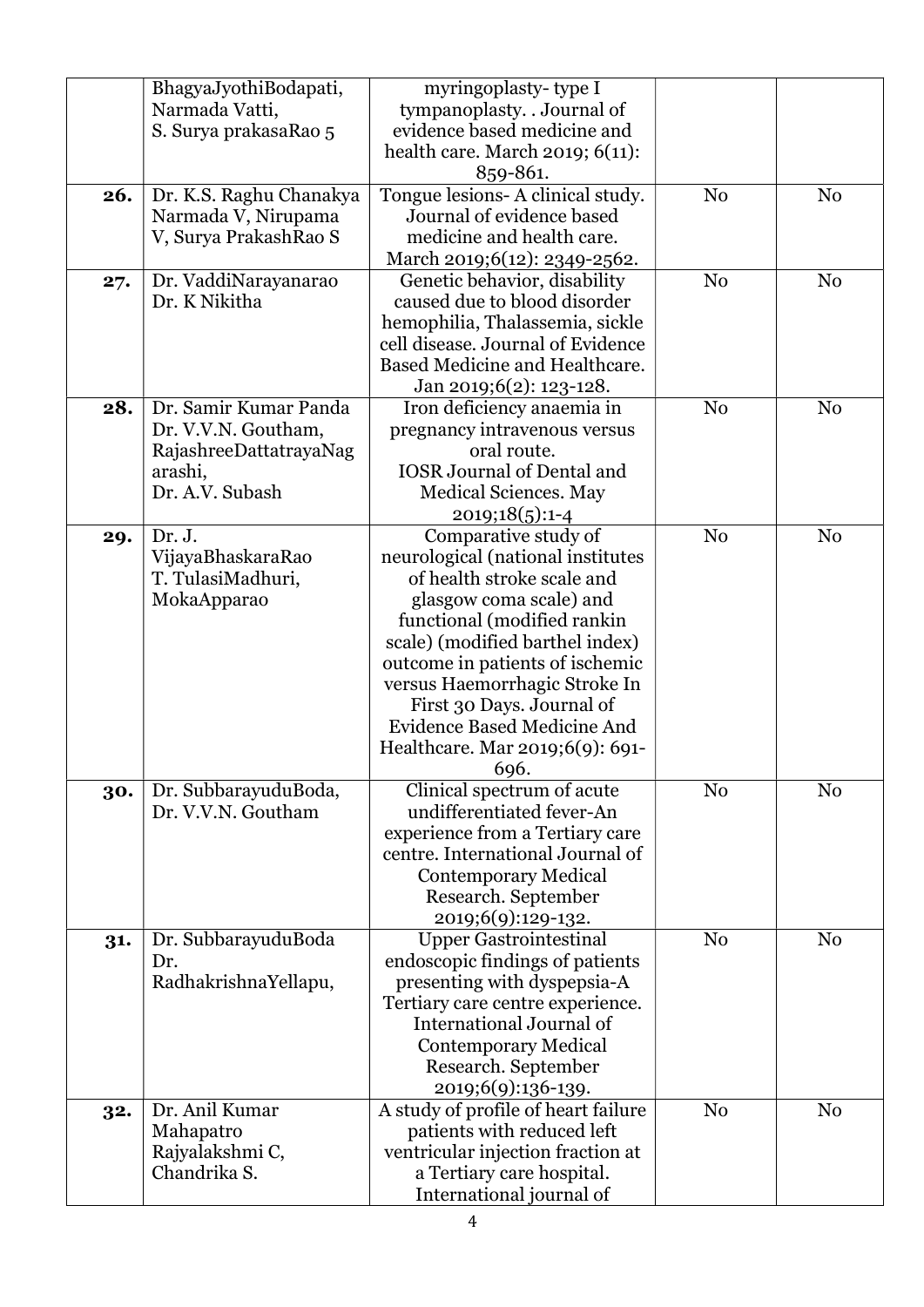|        |                       | contemporary medical research.        |                |                |
|--------|-----------------------|---------------------------------------|----------------|----------------|
|        |                       | Dec 2019;6 $(12):9-12$ .              |                |                |
| 33.    | Dr. P. Mohan Patro    | Changing trend in the Clinical        | N <sub>o</sub> | N <sub>0</sub> |
|        | Dr. Kodandarao Kuna   | Case Profile of Trauma in North       |                |                |
|        |                       | Andhra.                               |                |                |
|        |                       | Journal of Medical Science and        |                |                |
|        |                       | Clinical Research.2019;7(3):677.      |                |                |
| 34.    | Dr. P. Mohan Patro,   | Retrospective study of Road           | N <sub>0</sub> | N <sub>0</sub> |
|        | Dr. Kodandarao Kuna   | Traffic Accident (RTA) Injury         |                |                |
|        |                       | case profile in North Andhra.         |                |                |
|        |                       | International journal of Health       |                |                |
|        |                       | and Clinical                          |                |                |
|        |                       | Research.2019;2(31):1-13.             |                |                |
| 35.    | Dr. Kodandarao Kuna   | Modified method of                    | N <sub>0</sub> | N <sub>0</sub> |
|        | Dr. P. Mohan Patro    | Ksharasuthra in the Surgical          |                |                |
|        |                       | Management of High Anal,              |                |                |
|        |                       | Multiple & Recurrent Fistulae-        |                |                |
|        |                       | in-Ano. Journal of Medical            |                |                |
|        |                       | Science. and Clinical Research.       |                |                |
|        |                       | $2019;7(3):151-159.$                  |                |                |
| 36.    | Dr. K. Kodandarao     | Clinical and Diagnostic (CT           | N <sub>0</sub> | N <sub>0</sub> |
|        | Dr. Mohanpatro        | scan) Case Profile of Traumatic       |                |                |
|        | Dr. Deepak M.S.       | Brain Injury (TBI) Patients in a      |                |                |
|        |                       | Tertiary Care Center,                 |                |                |
|        |                       | Visakhapatnam $-A$                    |                |                |
|        |                       | Retrospective observational           |                |                |
|        |                       | Study. International Journal of       |                |                |
|        |                       | <b>Innovative Research in Medical</b> |                |                |
|        |                       | Science. May 2019;4(5):322 to         |                |                |
|        |                       | 330.                                  |                |                |
| $37 -$ | Dr. Lakshmi           | Histopathological examination         | N <sub>o</sub> | N <sub>0</sub> |
|        | Chandrasekhar, Dr. K. | of cholecystectomy specimens-         |                |                |
|        | Suresh babu,          | routine or selective. Journal of      |                |                |
|        | Dr. HemanthSaikumar,  | <b>Evidence Based Medicine and</b>    |                |                |
|        | Dr. Y. Hemraj         | Healthcare. March                     |                |                |
|        |                       | 2019;6(11):909-912.                   |                |                |
| 38.    | Dr. Lakshmi           | Role of diagnostic laparoscopy        | N <sub>o</sub> | N <sub>0</sub> |
|        | Chandrasekhar         | in cases of acute and chronic         |                |                |
|        |                       | abdominal pain. Journal of            |                |                |
|        |                       | Evidence Based Medicine and           |                |                |
|        |                       | Healthcare. Oct 2019;6(42):1-5.       |                |                |
| 39.    | Dr.Pradeep Kumar      | "Artificial Intelligence in           | N <sub>0</sub> | N <sub>0</sub> |
|        | Radhakrishnan         | Cardiac Topographic                   |                |                |
|        |                       | <b>Ultrasonographic Screening:</b>    |                |                |
|        |                       | The Journey to Gitam SHK              |                |                |
|        |                       | Probe (Shishu HridyaKavach)".         |                |                |
|        |                       | EC Cardiology. 2019;2:1-4.            |                |                |
| 40.    | Dr.Pradeep Kumar      | Design optimisation by CFD            | N <sub>o</sub> | N <sub>o</sub> |
|        | Radhakrishnan         | valuation of micro impeller for       |                |                |
|        |                       | ultraminiaturised BSRM motor          |                |                |
|        |                       | for Saispandan: The indigenous        |                |                |
|        |                       | magnetic bearingless Indian           |                |                |
|        |                       | Total Artificial Heart.               |                |                |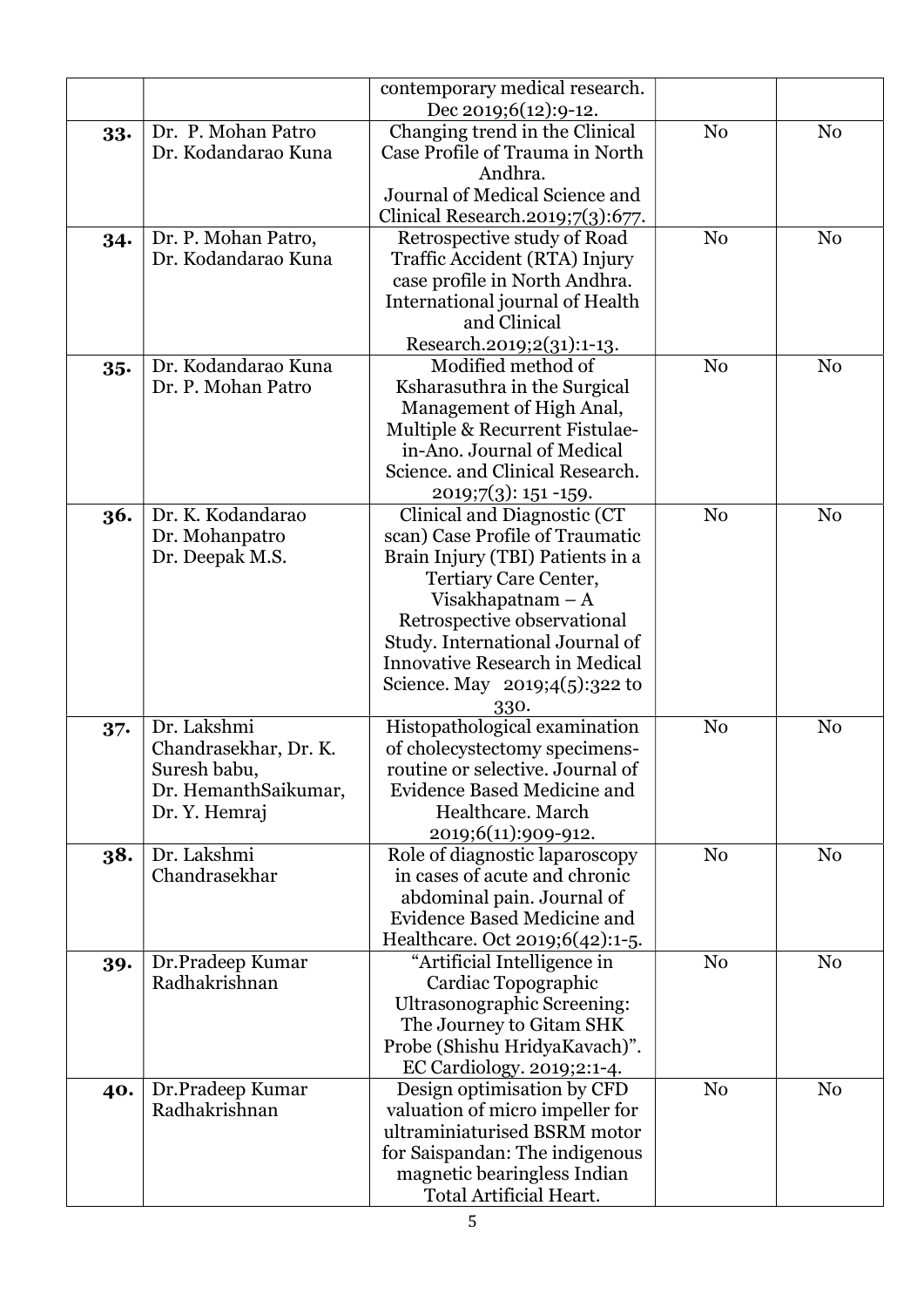| <b>International Research Journal</b>                                             |                |
|-----------------------------------------------------------------------------------|----------------|
| of Engineering and Technology                                                     |                |
| (IRJET). Dec 2019;6(12):1-7.                                                      |                |
| <b>Ultraminiaturized BSRM motor</b><br>N <sub>o</sub><br>Dr. Pradeep Kumar<br>41. | N <sub>o</sub> |
| for Saispandan: The Indigenous<br>Radhakrishnan                                   |                |
| <b>Magnetic Bearingless Indian</b>                                                |                |
| Total Artificial Heart.                                                           |                |
| <b>International Research Journal</b>                                             |                |
| of Engineering and Technology                                                     |                |
| (IRJET). Dec 2019;6(12): 47-52.                                                   |                |
| Design Development, FEM<br>N <sub>o</sub><br>Dr.Pradeep Kumar<br>42.              | N <sub>o</sub> |
| Radhakrishnan,<br>analysis of Hybrid 12/14 BSRM                                   |                |
| SujathaMohanty,<br>for Saispandan-Bearingless                                     |                |
| Pulivarthi Nageshwar<br>Magnetic Indian Total Artificial                          |                |
| Heart for Destination Therapy.<br>Raoet al.                                       |                |
| EC Cardiology, Dec $2019;7(1):1$                                                  |                |
| 6.                                                                                |                |
| Current Update on Hybrid<br>Dr.Pradeep Kumar<br>N <sub>o</sub><br>43.             | N <sub>o</sub> |
| Radhakrishnan<br>Management Strategies of                                         |                |
| Kommerell Aneurysms". EC                                                          |                |
| Cardiology. 2019;11:136-138.                                                      |                |
| Dr. Anshul Varshney<br>An Elisa Using a Recombinant<br>Yes<br>44.                 | Yes            |
| Dr. NidhiPuranik,<br>Chimera Of Protective Antigen                                |                |
| And Lethal Factor For<br>Dr. Manoj Kumar,                                         |                |
| Dr. Vijai Pal,<br>Serodiagnosis Of Cutaneous                                      |                |
| Dr. I. JyothiPadmaja,<br>Anthrax In India. Jan                                    |                |
| Dr. A.K.Goel<br>2019;57(8): 55-60.                                                |                |
| Dr.Ratna Harika<br>Nitrofurantoin as an option in<br>N <sub>0</sub><br>45.        | N <sub>0</sub> |
| the treatment of extended<br>Dr. TiruvaipatiSirisha,                              |                |
| Dr. Pilli<br>specimen Beta-lactamase                                              |                |
| HemaPrakashKumari,<br>providing E-coli                                            |                |
| Dr. Nitin Mohan,<br>&klebsiellapneumoniae in                                      |                |
| uncomplicated UTI. Journal of<br>Dr. SasapuSwapna                                 |                |
| <b>Medical Science and Clinical</b>                                               |                |
| Research. June 2019;7(6): 848-                                                    |                |
| 854.                                                                              |                |
| Staining AFB in sputum<br>N <sub>o</sub><br>Dr. S. Swapna<br>46.                  | N <sub>0</sub> |
| Dr. Nitin Mohan,<br>container by selvakumaretal.<br>Method.                       |                |
| Dr. I JyothiPadmaja, Dr.<br>Journal of Medical Science and<br>Pilli               |                |
| HemaPrakashKumari, N<br>Clinical Research. May                                    |                |
| Suresh<br>2019;7(5):882-886.                                                      |                |
| Dr. P.<br>A cumulative antibiogram for a<br>N <sub>o</sub>                        | N <sub>0</sub> |
| 47.<br>HemaPrakashKumari<br>period of one year and its                            |                |
| analysis in a tertiary care<br>Dr. RatnaHarika,                                   |                |
| Dr. I JyothiPadmaja,<br>hospital. Journal of Medical                              |                |
| Science and Clinical Research.<br>Dr. Nitin Mohan,                                |                |
| Dr. P. Vijayalakshmi<br>June 2019;7(6):996-1006.                                  |                |
| N <sub>0</sub><br>Dr. P. Vijayalakshmi<br>Fermentative scale-up<br>48.            | N <sub>0</sub> |
| Dr. Usharani Vaddadi,<br>production of L-Glutamic acid                            |                |
| Dr. Kiranmaireddy<br>using Response surface                                       |                |
|                                                                                   |                |
| methodology. International                                                        |                |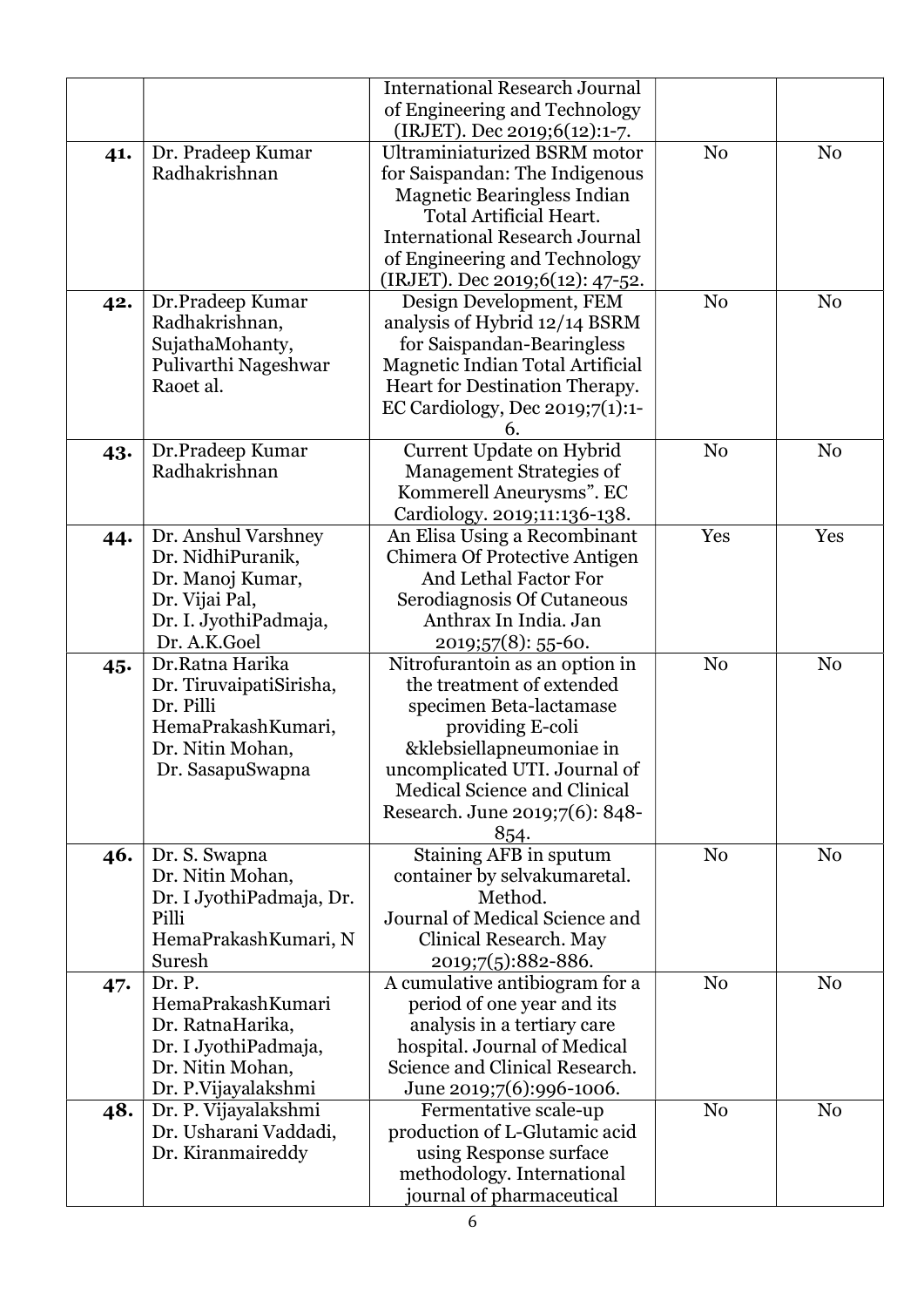|     |                        | sciences review and research.                |                |                |
|-----|------------------------|----------------------------------------------|----------------|----------------|
|     |                        | Aug-Sep 2019;58(1):27-33.                    |                |                |
| 49. | Dr. Y. Padmanabham     | Prevalence of pulmonary                      | N <sub>o</sub> | N <sub>0</sub> |
|     | Dr. K. KodandaRao      | Tuberculosis among the                       |                |                |
|     |                        | population of Visakhapatnam.                 |                |                |
|     |                        | The urban rural, Tribal divide.              |                |                |
|     |                        | Journal of Medical Science and               |                |                |
|     |                        | Clinical Research. Sep                       |                |                |
|     |                        | 2019;7(8):337-343.                           |                |                |
| 50. | Dr. Y. Padmanabham     | A prospective study of changing              | N <sub>o</sub> | N <sub>0</sub> |
|     | Dr. K. KodandaRao      | trend in the clinical and                    |                |                |
|     |                        | ultrasonographic case profile of             |                |                |
|     |                        | Amoebic liver abscess HIV                    |                |                |
|     |                        | correlation and the surgical                 |                |                |
|     |                        | implications in a Tertiary care              |                |                |
|     |                        | hospital in North Andhra                     |                |                |
|     |                        | Pradesh. Journal of Medical                  |                |                |
|     |                        | Science and Clinical Research.               |                |                |
|     |                        | Sep 2019;7(8):321-328.                       |                |                |
| 51. | Dr. Nitin Mohan        | Bacterial vaginosis and                      | Yes            | Yes            |
|     | A.MadhuBhavana,        | antibacterial susceptibility                 |                |                |
|     | Dr. P.                 | pattern of asymptomatic urinary              |                |                |
|     | HemaPrakashKumari,,    | tract infection in pregnant                  |                |                |
|     | Dr. Ch. Vijayalakshmi, | women at a Tertiary care                     |                |                |
|     | Dr. P. Vijayalakshmi,  | hospital, Visakhapatnam.                     |                |                |
|     | R.V. Manasa            | Iranian journal of microbiology.             |                |                |
|     |                        | Dec 2019;11(6): 488-495.                     |                |                |
| 52. | Dr. Momina Zulfeen     | IV Labetalol and oral nifedipine             | Yes            | Yes            |
|     | Dr. RadhaTatapudi,     | in acute control of severe                   |                |                |
|     | Dr.RavellaSowjanya     | hypertension in pregnancy-A                  |                |                |
|     |                        | randomized controlled trial.                 |                |                |
|     |                        | European journal of obstetrics               |                |                |
|     |                        | and Gynecology and                           |                |                |
|     |                        | reproductive biology. Jan<br>2019;236:46-52. |                |                |
|     | Dr. Vijayalakshmi      | Region specific reference                    | N <sub>o</sub> | N <sub>0</sub> |
| 53. | Chandrasekhar,         | Intervals for TSH in the first               |                |                |
|     | Dr. SubbarayuduBodha,  | trimester of pregnancy: A Three              |                |                |
|     | Dr.ViswaKalyanKolli,   | year Retrospective study.                    |                |                |
|     |                        | Journal of Clinical and                      |                |                |
|     |                        | Diagnostic Research. Aug 2019;               |                |                |
|     |                        | $13(8):1-3.$                                 |                |                |
| 54. | Dr. KavithaGayak       | A comparative study of maternal              | N <sub>0</sub> | N <sub>0</sub> |
|     | Dr. Nirupama P.        | and fetal morbidities in elective            |                |                |
|     |                        | versus emergency caesarean                   |                |                |
|     |                        | section in Tertiary care hospital,           |                |                |
|     |                        | Visakhapatnam. International                 |                |                |
|     |                        | journal of scientific research.              |                |                |
|     |                        | Sep 2019;8(9):6-7.                           |                |                |
| 55. | Dr. NirupamaPalakodeti | The risk factors and adverse                 | N <sub>0</sub> | N <sub>0</sub> |
|     |                        | maternal and perinatal                       |                |                |
|     |                        | outcomes due to anaemia in                   |                |                |
|     |                        | pregnancy period in Tertiary                 |                |                |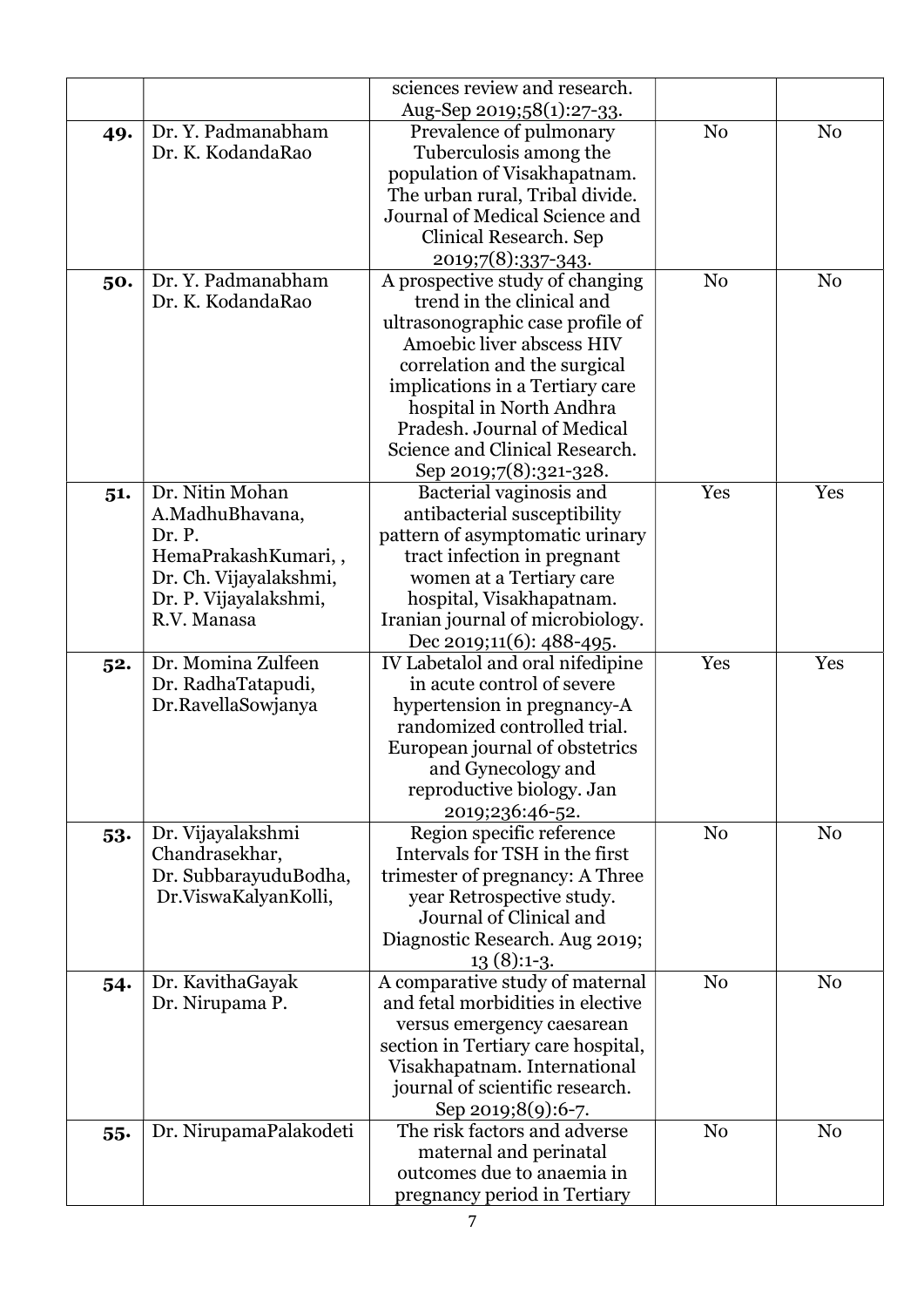|     |                          | care hospital, Visakhapatnam.                            |                |                |
|-----|--------------------------|----------------------------------------------------------|----------------|----------------|
|     |                          | Indian journal of Applied                                |                |                |
|     |                          | research. Sep 2019;9(9):28-29.                           |                |                |
| 56. | Dr. Vijayalakshmi        | <b>Endotracheal Cardiac Output</b>                       | N <sub>o</sub> | N <sub>o</sub> |
|     | Chandrasekhar,           | Monitoring (ECOM). Journal of                            |                |                |
|     | Dr. Chandrasekhar        | Anesthesia & Critical Care:                              |                |                |
|     | krishnamurti             | Open Access. 2019;11(3): 85-89.                          |                |                |
| 57. | Dr. P. Veena,            | Management post-operative                                | N <sub>0</sub> | N <sub>0</sub> |
|     | Dr. Ajay Sharma,         | fungal endophthalmitis with                              |                |                |
|     | Dr. GayathriPeri         | section infiltrates. Journal of                          |                |                |
|     |                          | clinical ophthalmology and                               |                |                |
|     |                          | research. March 2019;7(1): 87-                           |                |                |
|     |                          | 96.                                                      |                |                |
|     | Dr. BonelaSaikumar,      | Thyroid harmone abnormalities                            | N <sub>0</sub> | N <sub>0</sub> |
| 58. | Dr. P. TarakeswarRao     | in septic neonates: A                                    |                |                |
|     |                          |                                                          |                |                |
|     |                          | prospective study.                                       |                |                |
|     |                          | Indian journal of neonatal<br>medicine and research. Jan |                |                |
|     |                          |                                                          |                |                |
|     |                          | $2019; 7(1):5-8.$                                        |                |                |
|     |                          | Pediatric tuberculosis in close                          |                |                |
| 59. | Dr. BonelaSaikumar,      |                                                          | N <sub>0</sub> | N <sub>0</sub> |
|     | Dr. P. TarakeswarRao     | contacts: Prospective study.                             |                |                |
|     |                          | Journal of paediatric research.                          |                |                |
|     |                          | June 2019;6:267-271.                                     |                |                |
| 60. | Dr.PrasanthiCherukuri,   | Analysis of Red cell Histograms.                         | N <sub>o</sub> | N <sub>o</sub> |
|     | Dr.VasundaraGardas,      | <b>IOSR-Journal of Dental and</b>                        |                |                |
|     | Dr. SanjanaNutakki,      | Medical sciences. Sep                                    |                |                |
|     | Dr. K.V. Murali Mohan    | 2019;18(9):1-5.                                          |                |                |
| 61. | Dr. N Sindhura,          | Assessment of knowledge,                                 | N <sub>o</sub> | N <sub>o</sub> |
|     | Dr. TulasiMadhuri        | attitude and Practice in                                 |                |                |
|     |                          | Pharmaco vigilance among                                 |                |                |
|     |                          | Clinical post graduate students                          |                |                |
|     |                          | in a teaching hospital.                                  |                |                |
|     |                          | <b>International Journal of Basic</b>                    |                |                |
|     |                          | and Clinical Pharmacology.                               |                |                |
|     |                          | March 2019;8(3): 529-53.                                 |                |                |
| 62. | Dr. Syed IliasBasha,     | Synthesis, characterization and                          | N <sub>0</sub> | Yes            |
|     | Dr. SomnathGhosh,        | antibacterial activity of fumaric                        |                |                |
|     | Dr. K. Vinoth Kumar,     | acid incorporated silver                                 |                |                |
|     | Dr. B. Ramesh,           | nanoparticle hydrogel. J. Indian                         |                |                |
|     | Dr. P.                   | Chem. Soc. Nov 2019;96: 1409-                            |                |                |
|     | HemaprakashKumari,       | 1412.                                                    |                |                |
|     | Dr. EthirajaSukumar      |                                                          |                |                |
| 63. | A. Naveen,               | A study on patterns of drug                              | N <sub>0</sub> | N <sub>0</sub> |
|     | Sowmayadeepthi           | utilization in rural areas near by                       |                |                |
|     | Chavala, Syed IliasBasha | a Tertiary care Teaching                                 |                |                |
|     |                          | hospital in Telangana. An                                |                |                |
|     |                          | observational, Non                                       |                |                |
|     |                          | Interventional study. IOSR-                              |                |                |
|     |                          | Journal Of dental and medical                            |                |                |
|     |                          | sciences. May 2019; 18(5): 5-11.                         |                |                |
| 64. | Dr. K.P. Poojitha        | Evaluation of safety and efficacy                        | N <sub>0</sub> | N <sub>0</sub> |
|     | Dr. B.S.B. Mallika,      | of intravenous iron sucrose                              |                |                |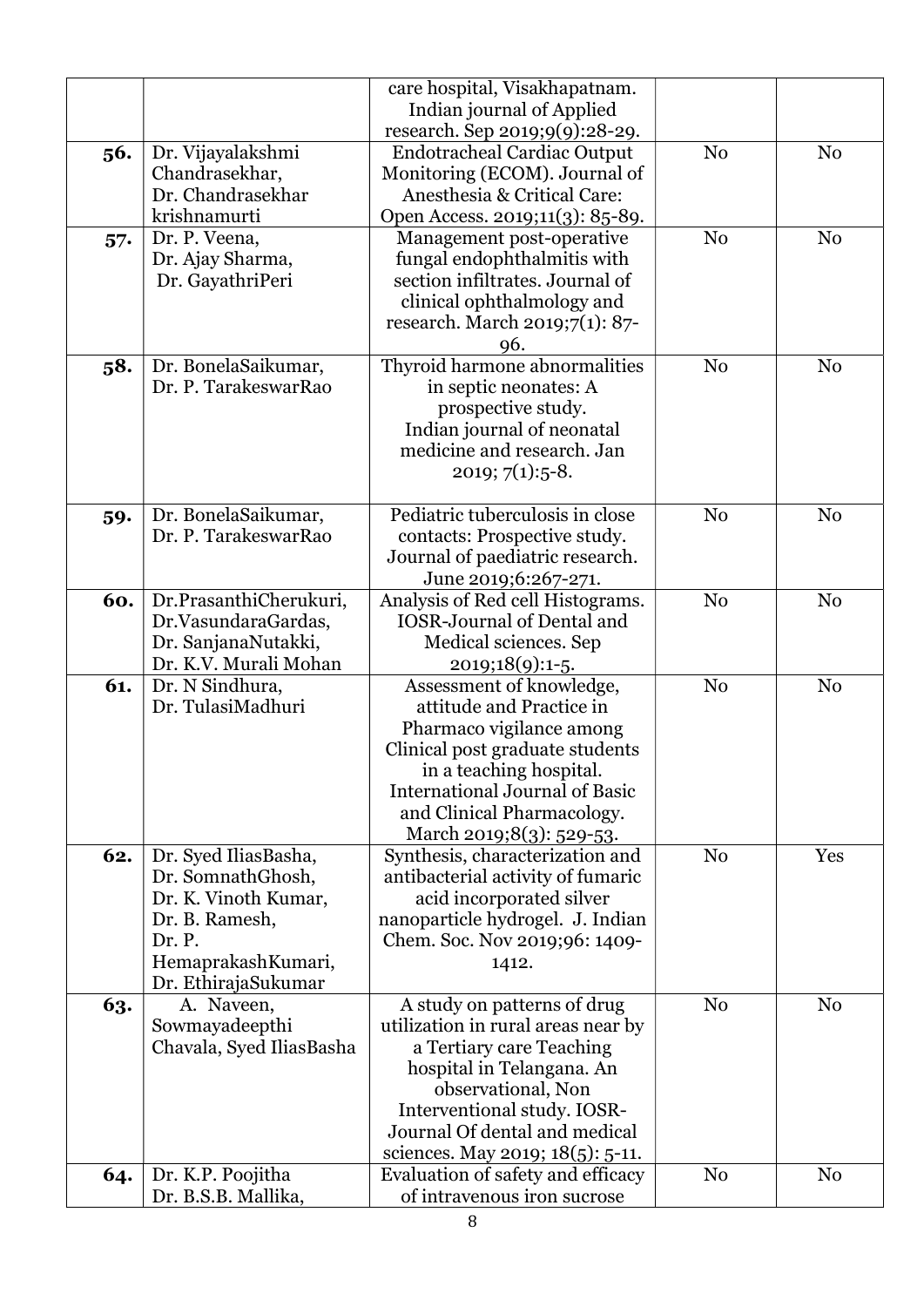|     | Dr. K.V. Sivaprasad           | therapy for moderate anaemia                  |                |                |
|-----|-------------------------------|-----------------------------------------------|----------------|----------------|
|     |                               | in antenatal women.                           |                |                |
|     |                               | International journal of Basic                |                |                |
|     |                               | and clinical pharmacology. Oct                |                |                |
|     |                               |                                               |                |                |
|     |                               | 2019;8(10): 2258.                             |                |                |
| 65. | Dr.R.Ravisunder               | Yawning Behaviour in Dental                   | N <sub>0</sub> | N <sub>0</sub> |
|     | Dr.P.Neelima                  | <b>Students-A Questionnaire</b>               |                |                |
|     |                               | Based Study.                                  |                |                |
|     |                               | <b>Scholars International Journal</b>         |                |                |
|     |                               | of Anatomy and Physiology. Jul                |                |                |
|     |                               | 2019;2(7): 248-250.                           |                |                |
| 66. | Dr. C. C. Laxmi               | Pattern of changes in                         | N <sub>0</sub> | N <sub>0</sub> |
|     | Dr. I B Udaya,                | hemoglobin concentration in                   |                |                |
|     | Dr. PolashSannigrahi,         | Antarctica expedition members.                |                |                |
|     | T N Satyaprabha,              | MedPulse International Journal                |                |                |
|     | ShripadPatil                  | of Physiology. October                        |                |                |
|     |                               | 2019;12(1): 01-05.                            |                |                |
| 67. | Dr. R. Ravisunder             | A study of morphological                      | N <sub>0</sub> | N <sub>o</sub> |
|     | Dr. P. Neelima                | variations in the shape and helix             |                |                |
|     |                               | of the external ear. Scholars                 |                |                |
|     |                               | International journal of                      |                |                |
|     |                               | Anatomy and physiology. Aug                   |                |                |
|     |                               |                                               |                |                |
| 68. |                               | 2019;2(8): 270-272.<br>Comprehensive study on | N <sub>o</sub> | N <sub>0</sub> |
|     | Dr. Swaroop Chand<br>Bhansali |                                               |                |                |
|     |                               | prevalence of myopia in school                |                |                |
|     | Dr. R. Ravisunder,            | going children. Scholars                      |                |                |
|     | Dr. Goteti Subbarao           | international journal of anatomy              |                |                |
|     |                               | and physiology. Oct $2019;2(10)$ :            |                |                |
|     |                               | 292-294.                                      |                |                |
| 69. | Dr. Nukala Srikrishna,        | A study on prescribing pattern                | N <sub>0</sub> | N <sub>o</sub> |
|     | Dr. Ravi Babu Komaram,        | of antipsychotics in                          |                |                |
|     | Dr. Srinivas Singisetti       | schizophrenia at a tertiary care              |                |                |
|     |                               | hospital. International Journal               |                |                |
|     |                               | of Pharmaceutical Sciences and                |                |                |
|     |                               | Research. May 2019;10(5):435-                 |                |                |
|     |                               | 437                                           |                |                |
| 70. | Dr. Nukala Srikrishna,        | A study of sexual functioning                 | N <sub>o</sub> | N <sub>0</sub> |
|     | Dr. SrinivasSingisetti,       | and depression in male psoriasis              |                |                |
|     | Dr. KartheekKotnani,          | patients.                                     |                |                |
|     | Dr. Lakshmana Rao             | Telangana journal of psychiatry.              |                |                |
|     | Nambaru                       | June 2019;5(1):48-55.                         |                |                |
| 71. | Dr. Sonica Sharma             | A Study Of Polycystic Ovarian                 | N <sub>0</sub> | N <sub>0</sub> |
|     | Dr. B. Kanaka Durga           | Syndrome Among Adolescent                     |                |                |
|     | Prasad,                       | And Young Girls In A Tertiary                 |                |                |
|     | Dr. P. Vijayalakshmi          | Care Hospital, GIMSR,                         |                |                |
|     |                               | Visakhapatnam. Journal Of                     |                |                |
|     |                               | <b>Medical Science And Clinical</b>           |                |                |
|     |                               | Research. Jan 2019;7(1): 312-                 |                |                |
|     |                               | 318.                                          |                |                |
| 72. | Dr. Bhamidipaty Kanaka        | Comparative Study between                     | N <sub>o</sub> | N <sub>0</sub> |
|     | Durgaprasad                   | Clinical Methods and                          |                |                |
|     | Dr. Sonica Sharma, Dr.        | Ultrasound Examination in the                 |                |                |
|     | G. Indira, Dr. P.             | <b>Estimation of Fetal Weight.</b>            |                |                |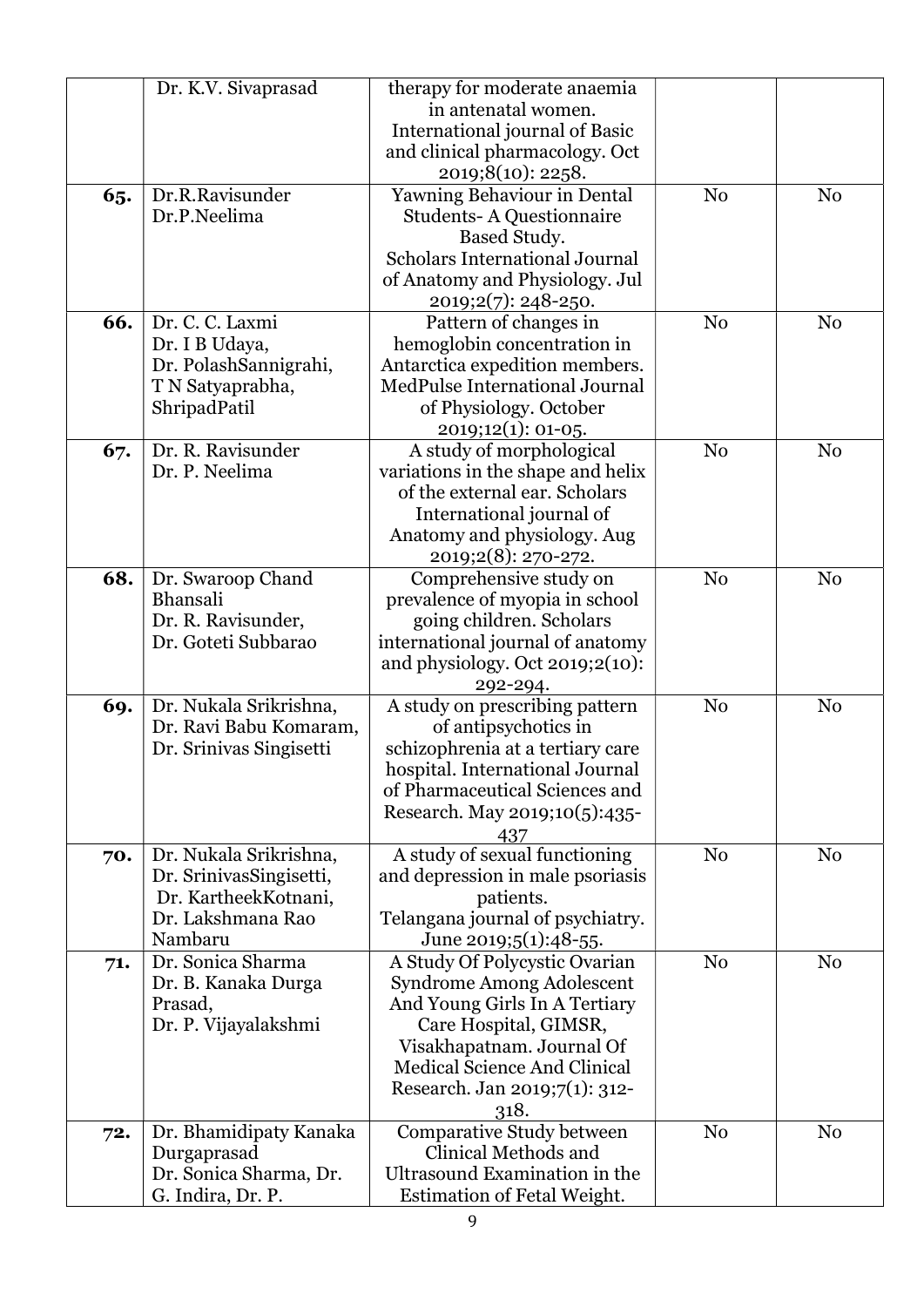|     | Vijayalakshmi, Dr.                                                                                                                       | <b>International Journal of Health</b>                                                                                                                                                                  |                |                |
|-----|------------------------------------------------------------------------------------------------------------------------------------------|---------------------------------------------------------------------------------------------------------------------------------------------------------------------------------------------------------|----------------|----------------|
|     | AmeenBishaik,<br>Dr. V. Suresh                                                                                                           | Sciences and Research. May<br>$2019;9(5):79-86.$                                                                                                                                                        |                |                |
|     |                                                                                                                                          | <b>LIST OF PUBLICATIONS: JAN 2020 TO DEC 2020</b>                                                                                                                                                       |                |                |
| 73. | Dr.Himabindu Aradhyula<br>Mr.Sivanarayana<br>Amudalapalli                                                                                | Axillary Artery - Its Varied<br>Branching Pattern - Case Report.<br>International Journal of Scientific<br><b>Research and Engineering</b><br>Development.Jan-Feb 2020;3(1):<br>372 to 374.             | N <sub>0</sub> | N <sub>0</sub> |
| 74. | Dr. A. Himabindu<br>Dr.Bhamidipaty Kanaka<br>Durgaprasad, Dr.<br>Muralikrishna S, Dr. R.<br>Ramana Rao, K.R.R<br>Gandhi, S.S. Prasad Rao | Iniencephaly associated with<br>anencephaly -A rare neural tube<br>defect. Journal of critical reviews.<br>Jul 2020;7(11):1677-1684.                                                                    | N <sub>0</sub> | Yes            |
| 75. | Dr. A. Hima Bindu<br>Dr. Ameena, Mr. A. Siva<br>Narayana, Dr. S. Murali<br>Krishna, Prof. K. R. R.<br>Gandhi Prof. S. S.<br>Prasada Rao  | Vacterl -a cluster of anomalies.<br>Journal Of Critical Reviews. Jul<br>$2020;7(17):1685-1688.$                                                                                                         | N <sub>0</sub> | N <sub>0</sub> |
| 76. | Dr. Hima Bindu<br>Aradhyula.<br>Siva Narayana<br>Amudalapalli, S.Murali<br>Krishna Prof. K. R. R.<br>Gandhi Prof. S. S.<br>Prasada d Re  | Flipped Classroom in Medical<br>Education to Build Competency in<br>Medical students. Journal Of<br>Critical Reviews. Jul 2020;7(17):1-<br>4.                                                           | N <sub>o</sub> | N <sub>0</sub> |
| 77. | Dr.A.Himabindu<br>Mr.A.Sivanarayana<br>Dr.S.Muralikrishna                                                                                | Pterion -an anatomical landmark<br>and its morphological entities.<br>Indian journal of applied research.<br>Nov 2020;9(11): 1-4.                                                                       | N <sub>0</sub> | N <sub>0</sub> |
| 78. | Mr.A.Sivanarayana<br>Dr.A.Himabindu<br>Dr.S.Muralikrishna                                                                                | Morphometric study of proximal<br>end of tibia in northcoastal<br>andhrapradesh and its clinical<br>implication in knee arthroplasty.<br>Indian journal of applied research.<br>Dec 2020;10(12): 28-30. | N <sub>0</sub> | N <sub>0</sub> |
| 79. | Dr.A.Himabindu<br>Dr.B.K.Durgaprasad                                                                                                     | Type-I Thanatophoric Dysplasia -<br>A Lethal Skeletal Disorder. Journal<br>of Medical and Dental Science<br>Research. 2020;7(9): 22-24.                                                                 | N <sub>0</sub> | N <sub>0</sub> |
| 80. | Dr.A.Himabindu<br>Dr. Killana S<br>Raghu Chanakya                                                                                        | Foramen tympanicum- an<br>embryological defect in tympanic<br>plate. International journal of                                                                                                           | N <sub>0</sub> | N <sub>0</sub> |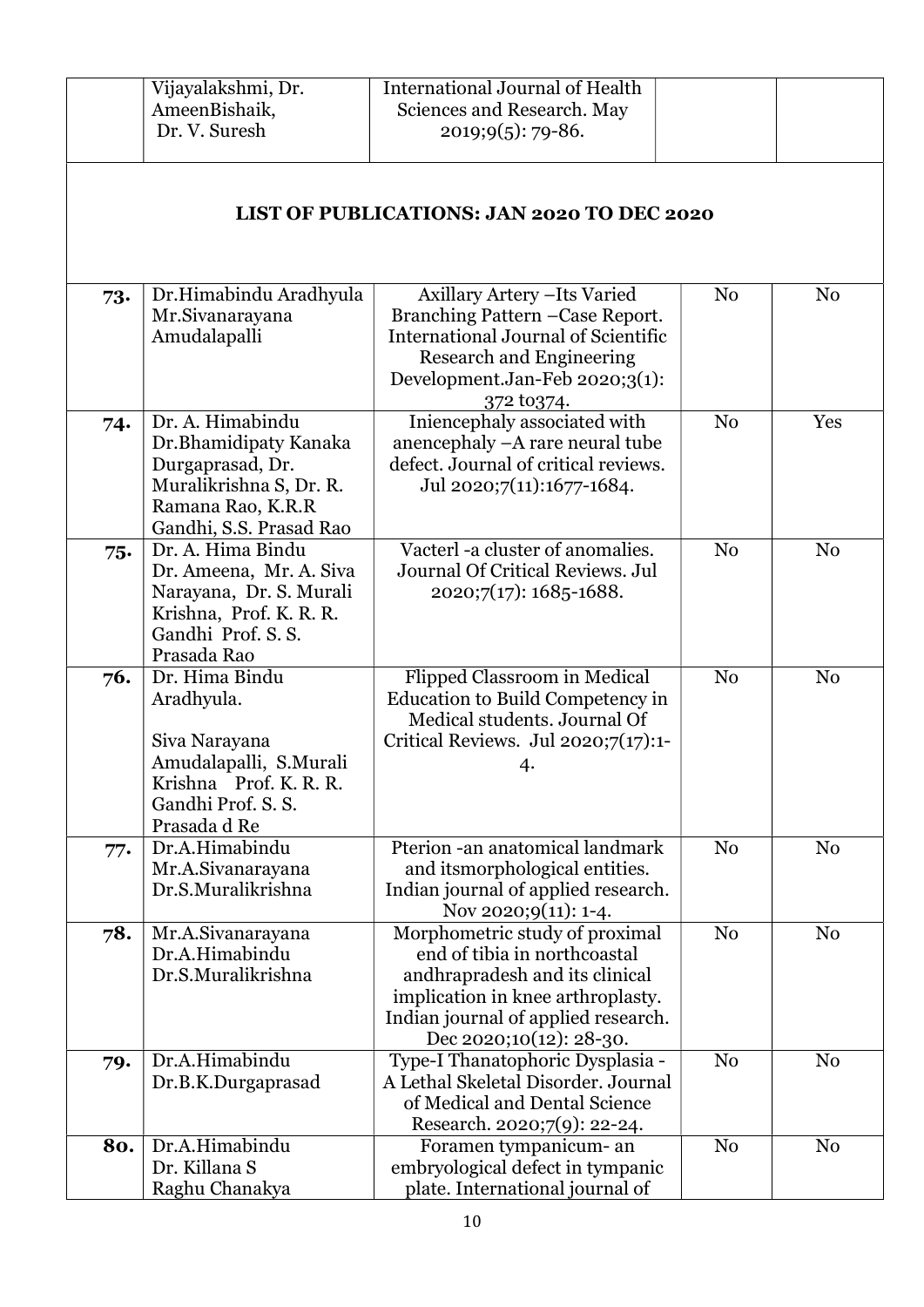|     |                                                                                                                                           | scientific research. Oct<br>$2020;9(10):7-8.$                                                                                                                                                                                  |                |                |
|-----|-------------------------------------------------------------------------------------------------------------------------------------------|--------------------------------------------------------------------------------------------------------------------------------------------------------------------------------------------------------------------------------|----------------|----------------|
| 81. | Dr.Neelima<br>.Mr. Sivanarayana<br>Dr.Ramadevi,<br>Dr., Rradha ramani.<br>Dr. Ravi sunder<br>Prof. K.R.R. Gandhi<br>Prof.S.S.Prasada rao  | A cross-sectional study of<br>Morphological abnormalities of<br>placentae in a tertiary care<br>hospital. Journal Of Critical<br>Reviews. 2020;7(14):2267-2271.                                                                | N <sub>0</sub> | N <sub>0</sub> |
| 82. | Dr. Ramadevi G<br>DrNeelima P<br>Dr.Srikanth<br>Dr. Rradha ramani.<br>Dr. Ravi sunder.<br>Prof. K.R.R. Gandhi<br>Prof.S.S.Prasada rao     | Celiaco bi Mesenteric trunk with<br>aberrant splenic artery from<br>superior Mesenteric Artery-Rare<br>anatomical variation. Journal Of<br>Critical Reviews. 2020;7(14): 1-3                                                   | N <sub>0</sub> | N <sub>0</sub> |
| 83. | Dr.Neelima P<br>Mr. Sivanarayana<br>Dr.Ramadevi,<br>Dr., Rradha ramani.<br>Dr. Ravi sunder<br>Prof. K.R.R. Gandhi<br>Prof.S.S.Prasada rao | The long-Established art of<br>preservation of human cadaver<br>"THE EMBALMING<br>TECHNIQUE"IN our experience.<br>Journal Of Critical Reviews.<br>2020;7(14): 2263-2266.                                                       | N <sub>0</sub> | N <sub>0</sub> |
| 84. | Dr.Neelima P<br>Dr. R. Ravi sunder                                                                                                        | Evaluation of Hypermetropia in<br>school children of Visakhapatnam.<br>Indian journal of public health<br>research and development.<br>May 2020;11(5): 255-258.                                                                | N <sub>0</sub> | N <sub>0</sub> |
| 85. | Dr.Neelima P<br>Dr. R. Ravi sunder                                                                                                        | An Insight in to prevalence of<br>binucleated squamous cells in<br>buccalsmear by methylene blue<br>staining. International journal of<br>progressive research in science and<br>engineering. Aug $2020;1(5)$ : 110 to<br>111. | N <sub>o</sub> | N <sub>o</sub> |
| 86. | Dr.Neelima P<br>Dr. R. Ravi sunder                                                                                                        | Variations encountered in<br>umbilical cord insertion in human<br>placentae from a tertiary care<br>hospital. International Journal of<br>trend in scientific research and<br>development. Jul -Aug<br>$2020;4(5):1671-1674.$  | N <sub>o</sub> | N <sub>0</sub> |
| 87. | Dr.Neelima P<br>Dr. R. Ravi sunder                                                                                                        | <b>Evaluation of emotional</b><br>intelligence amongst 1st year<br>medical students- a cross sectional<br>study. Global journal for research<br>analysis. Sep 2020;9(9): 126-128.                                              | N <sub>0</sub> | N <sub>0</sub> |
| 88. | Dr.Neelima.P<br>Dr.Rama Devi.G<br>Dr.Radha Ramani.B                                                                                       | Embryological abdominal wall<br>anomalies gastroschisis and<br>omphalocele. Global journal for<br>research analysis. Dec 2020;9(12):                                                                                           | N <sub>0</sub> | N <sub>0</sub> |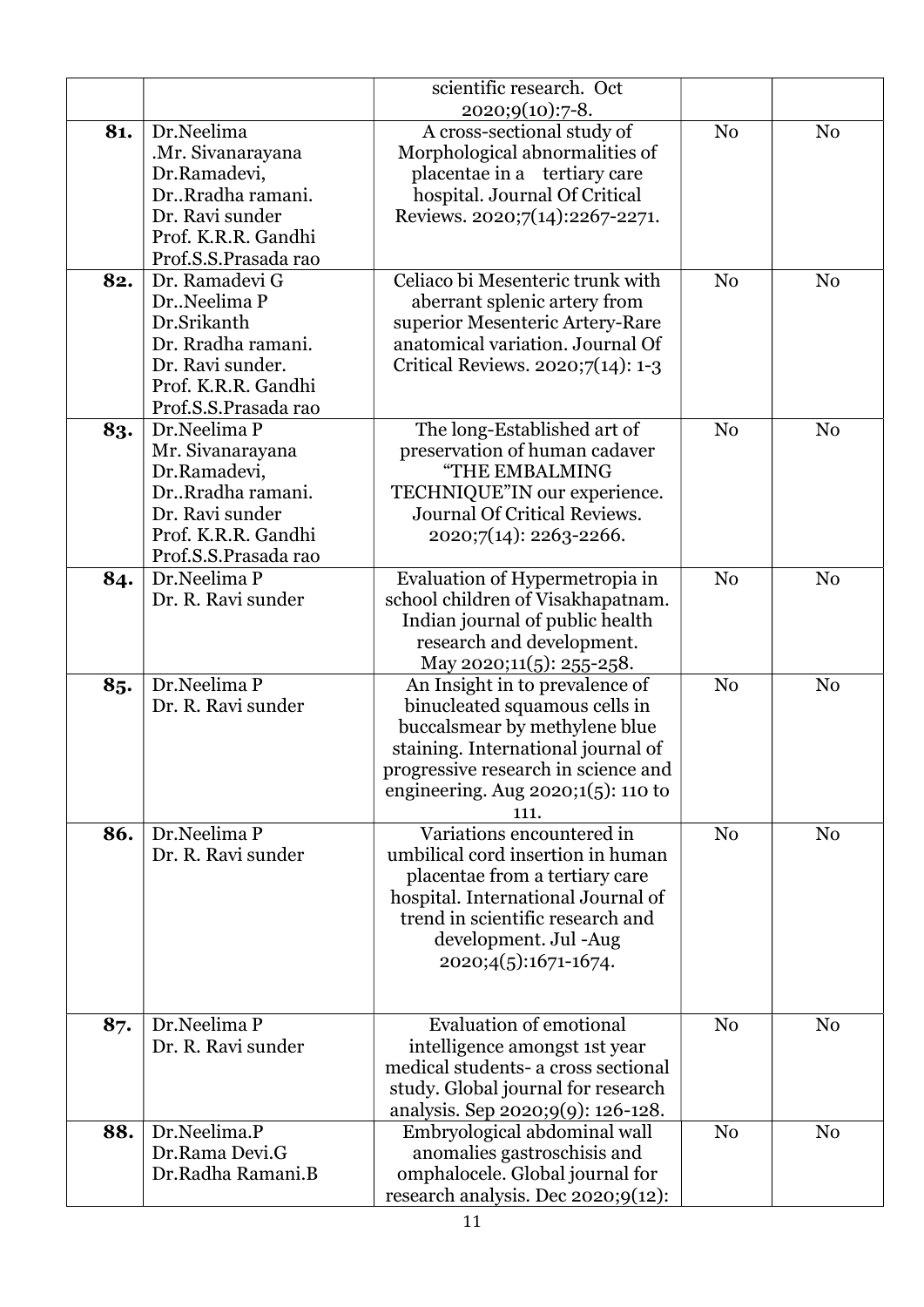|     |                         | $1 - 3$                                                                                             |                |                |
|-----|-------------------------|-----------------------------------------------------------------------------------------------------|----------------|----------------|
| 89. | R.Ramana rao<br>B.N.Rao | A morphological study of foetal<br>facial nerve anastomosis -                                       | N <sub>o</sub> | N <sub>o</sub> |
|     |                         | variations and patterns.<br>International journal of basic and<br>applied medical sciences. Jan-Jun |                |                |
|     |                         | 2020;10: 50-54.                                                                                     |                |                |
| 90. | R.Ramana rao            | A study to evaluate an intervention                                                                 | N <sub>0</sub> | N <sub>0</sub> |
|     | B. Narasinga rao        | for the better performance of limbs                                                                 |                |                |
|     |                         | students (2009-10) batch - a                                                                        |                |                |
|     |                         | modular study. International                                                                        |                |                |
|     |                         | journal of basic and applied<br>medical sciences. Jan -Jun                                          |                |                |
|     |                         | 2020;10:55-62.                                                                                      |                |                |
| 91. | Dr. RadhaRamani B       | Morphological evaluation of                                                                         | N <sub>0</sub> | N <sub>0</sub> |
|     | Dr. Lakshmi PrasadK.K   | human foetal clavicles indifferent                                                                  |                |                |
|     | Dr. Asha latha D        | gestational ages. Global journal for                                                                |                |                |
|     |                         | research analysis. Dec                                                                              |                |                |
|     |                         | <u>2020;9(12):71-74.</u>                                                                            |                |                |
| 92. | Dr. Ravi Sunder. R      | <b>Effectiveness of Online Teaching in</b>                                                          | N <sub>0</sub> | N <sub>0</sub> |
|     | Dr. Neelima. P          | Covid Lockdown - Dental Students                                                                    |                |                |
|     | Dr. Vijayalakshmi. P    | Viewpoint. International Journal<br>of Trend in Scientific Research and                             |                |                |
|     |                         | Development (IJTSRD). Oct                                                                           |                |                |
|     |                         | 2020;4(6):386-388.                                                                                  |                |                |
| 93. | Dr. R. Ravi sunder      | Medical students' feedback on                                                                       | N <sub>o</sub> | N <sub>o</sub> |
|     | Dr.Neelima P            | paradigm shift to online teaching                                                                   |                |                |
|     | Dr.I.Jyothi padmaja     | during covid-19 lockdown. Global                                                                    |                |                |
|     |                         | journal for research analysis. Sep                                                                  |                |                |
|     | Dr. R. Ravi sunder      | 2020;9(9):1-2.<br>Medical faculty school of thought                                                 | N <sub>0</sub> | N <sub>0</sub> |
| 94. | Dr.I.Jyothi padmaja     | on the spanking new online                                                                          |                |                |
|     | Dr.Neelima P            | teaching method during the                                                                          |                |                |
|     | Dr.B.K. Durga           | pandemic 2020.                                                                                      |                |                |
|     | Prasad                  | Global journal for research                                                                         |                |                |
|     | Dr.B. Ramesh            | analysis. Sep 2020;9(9):129-130.                                                                    |                |                |
|     | Dr.A.L.Manohari         | Evaluation of thyroid profile and                                                                   | N <sub>0</sub> | N <sub>0</sub> |
| 95. | Dr.Firoz Patham         | renal function tests in chronic                                                                     |                |                |
|     |                         | kidney disease patients.                                                                            |                |                |
|     |                         | International Journal of clinical                                                                   |                |                |
|     |                         | Biochemistry and research. Mar                                                                      |                |                |
|     |                         | 2020;7(1):142-146.                                                                                  |                |                |
| 96. | Dr.P.Lohitha            | Correlation of Apolipoprotein B                                                                     | N <sub>0</sub> | N <sub>0</sub> |
|     | Dr.A.L.Manohari         | with lipid profile and Non HDL                                                                      |                |                |
|     | Dr. D. S. S. Girijavani | cholesterol as markers of                                                                           |                |                |
|     |                         | atherosclerotic riskin type 2<br>Diabetic patients with                                             |                |                |
|     |                         | Hypertension. Asian life sciences.                                                                  |                |                |
|     |                         | Sep 2020;10(4):1-7                                                                                  |                |                |
| 97. | Dr.Surada Chandrika     | A study of lipid profile                                                                            | N <sub>0</sub> | N <sub>0</sub> |
|     | Dr. C. Rajyalakshmi     | abnormalities among patients with                                                                   |                |                |
|     |                         | essential hypertension attending                                                                    |                |                |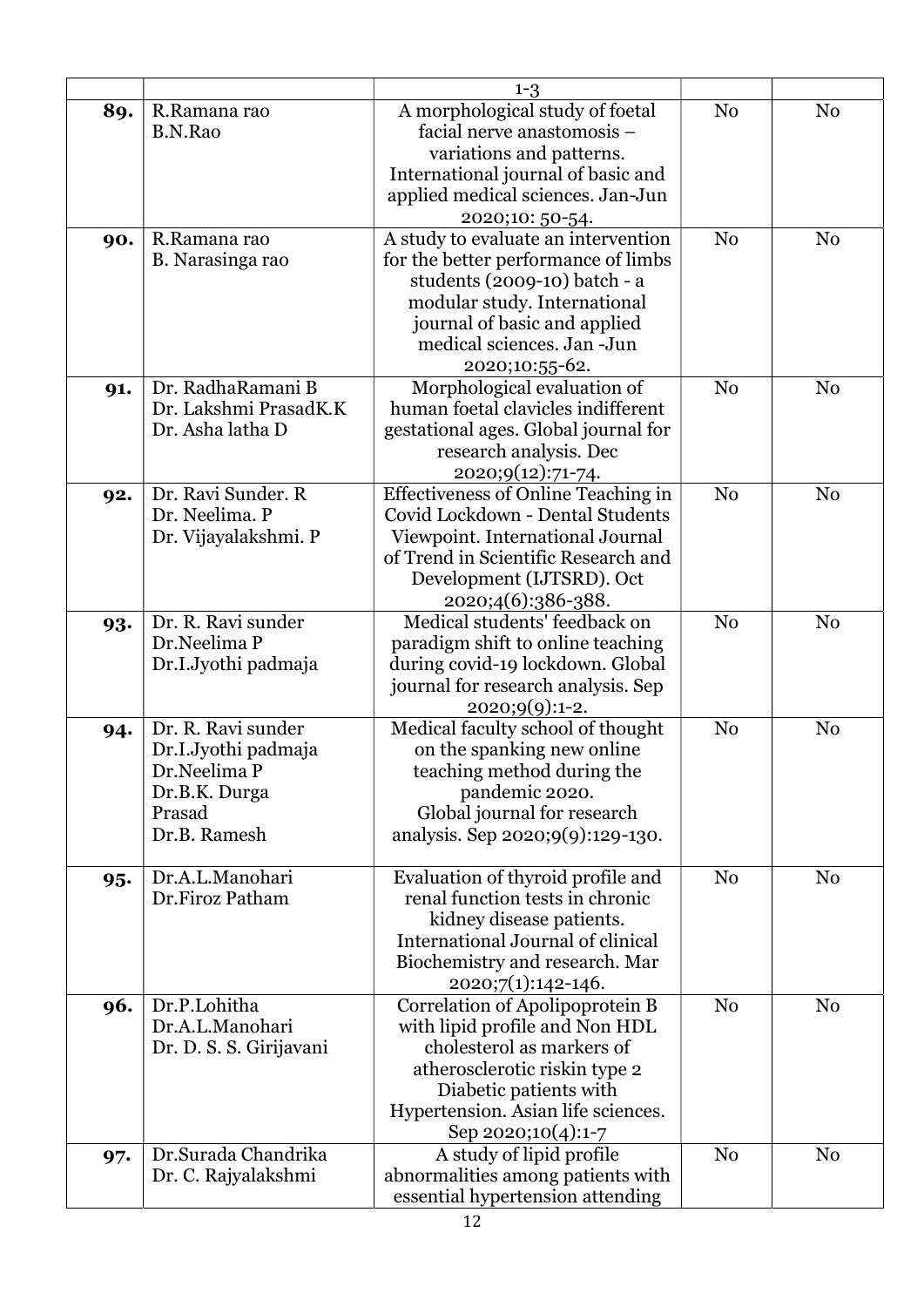|      |                                 | Tertiary care center. International     |                |                |
|------|---------------------------------|-----------------------------------------|----------------|----------------|
|      |                                 | journal of contemporary medical         |                |                |
|      |                                 | research. Jan 2020;7(1):1-4.            |                |                |
| 98.  | Dr.Surada Chandrika             | Tobacco prevalence and usage            | N <sub>o</sub> | N <sub>0</sub> |
|      | Dr.Chepuru                      | pattern in the urban slum of            |                |                |
|      | Rajyalakshmi                    | Visakhapatnam. Indian Journal of        |                |                |
|      |                                 | public health research and              |                |                |
|      |                                 | development. Mar 2020;11(3):337-        |                |                |
|      |                                 |                                         |                |                |
|      |                                 | 342.                                    |                |                |
| 99.  | Dr. Bodhi Sri vidya             | <b>Usage of Complementary</b>           | N <sub>0</sub> | N <sub>o</sub> |
|      | Venam.                          | Alternative Medicine among the          |                |                |
|      | DR.Srinivasa reddy.             | <b>Patients Attending Tertiary Care</b> |                |                |
|      | DR.N.G.Nagamani.                | Hospital. Indian Journal of public      |                |                |
|      | DR.R.V.Manasa.                  | health research& development.           |                |                |
|      |                                 | Mar 2020;11(3):509-513.                 |                |                |
|      | 100. DR.V.Sarada.               | Assessment of Diabetes Risk and         | N <sub>0</sub> | N <sub>o</sub> |
|      | DR.V.Sarada.                    | the Factors Associated in Adult         |                |                |
|      | DR.B.Subbarayudu.               | population using Indian Diabetes        |                |                |
|      | DR.C. Rajya Lakshmi.            | <b>Risk Score: A community Based</b>    |                |                |
|      |                                 | Study in Coastal Andhra Pradesh.        |                |                |
|      |                                 | Indian Journal of public health         |                |                |
|      |                                 | research& development. Mar              |                |                |
|      |                                 | 2020;11(3):1-7.                         |                |                |
| 101. | Suryanarayana Raju              | A study on prevalence of                | Yes            | N <sub>0</sub> |
|      | Tirumani                        | psychiatric morbidity and               |                |                |
|      | Bodhi Sri Vidya Vennam*,        | substance abuse among prisoners.        |                |                |
|      | Radharani Seepana               | Open Journal of Psychiatry and          |                |                |
|      |                                 | Allied Sciences. Jul-Dec                |                |                |
|      |                                 | 2020;11(2):96-99.                       |                |                |
|      | <b>102.</b> Dr. Pavitha kondety | Tuberculous pleural effusion -          | N <sub>0</sub> | N <sub>0</sub> |
|      | Dr. C. J. Raghu Ram2,           | diagnostic dilemma. Journal of          |                |                |
|      | Prof. K. R. R. Gandhi3,         | critical reviews. $2020;7(15):1-4$ .    |                |                |
|      | Prof.S.S. Prasada Rao           |                                         |                |                |
| 103. | Dr.Pavitra Kondety              | Evaluation of VEGF expression in        | N <sub>0</sub> | Yes            |
|      | Dr.S.Divya goud,                | breast cancer as a prognostic           |                |                |
|      | Dr.Sridevi.C,                   | marker. Journal of critical reviews.    |                |                |
|      | Dr.K.R.R.Gandhi                 | Jul 2020;7 $(11):1-5$ .                 |                |                |
|      | Dr.S.S.Prasada rao.             |                                         |                |                |
|      | 104. Jaya Raghu Ram             | Morpho-Histological Study of            | N <sub>o</sub> | N <sub>0</sub> |
|      | Chodimella                      | <b>Myocardial Bridges</b>               |                |                |
|      | Dr.Pavitha kondety              | and Their Association with              |                |                |
|      |                                 | Atherosclerosis. J Evolution Med        |                |                |
|      |                                 | Dent Sci. Oct 2020;9(42):3102-          |                |                |
|      |                                 |                                         |                |                |
|      |                                 | 3106.                                   |                |                |
| 105. | Syed Ilias Basha,               | Fumaric acid incorporated               | N <sub>0</sub> | N <sub>0</sub> |
|      | Somnath Ghosh,                  | Ag/agar-agar hybrid hydrogel.A          |                |                |
|      | K. Vinothkumar,                 | multifunctional avenue to tackle        |                |                |
|      | B. Ramesha,                     | wound healing. Materials Science        |                |                |
|      | P. Hema prakash kumari,         | and Engineering C 111. Jun              |                |                |
|      | K.V. Murali Mohan, E.           | 2020;111:110743                         |                |                |
|      | Sukumar f                       |                                         |                |                |
|      | <b>106.</b> Dr.Socorrina Colaco | Comparative Pharmacokinetic             | N <sub>0</sub> | Yes            |
|      | Dr.Ramesh. N                    | study of Risedronate 35 mg              |                |                |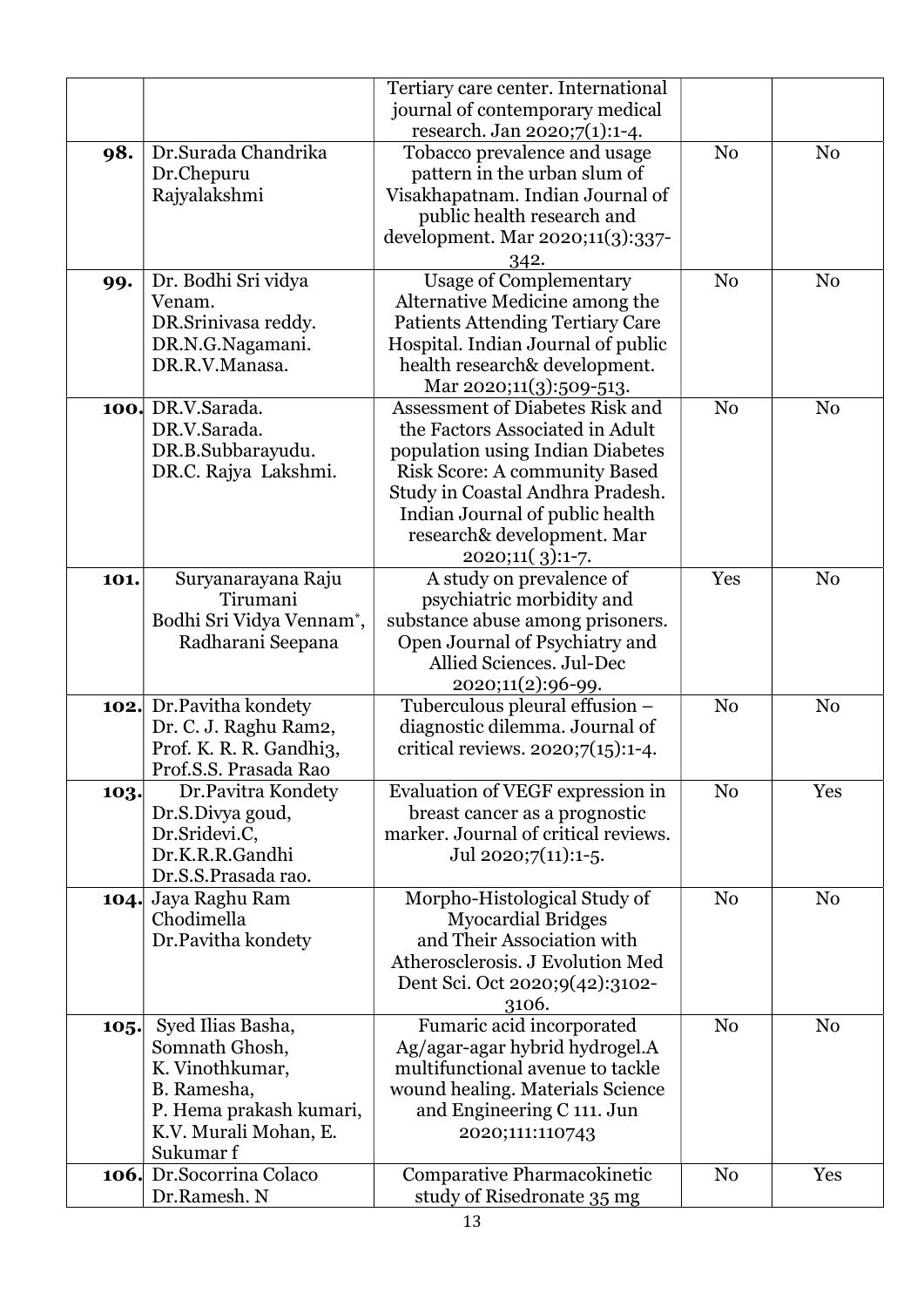|      | Ramakrishna Shabaraya  | Healthy Male Subjects under Fed          |                |                |
|------|------------------------|------------------------------------------|----------------|----------------|
|      |                        | Conditions. Research Journal of          |                |                |
|      |                        | pharmacy and technology. Dec             |                |                |
|      |                        | 2020;13(12):5876-58.                     |                |                |
| 107. | Markad Swapnil Balaram | Role of pipelle versus dilatation        | N <sub>0</sub> | N <sub>0</sub> |
|      | Dr.Roopa.R.Shide,      | and curettage in tissue diagnosis        |                |                |
|      | Dr.C, Suresh babu      | abnormal uterine bleeding.               |                |                |
|      | Dr.Hamid Mubashar      | International journal of research in     |                |                |
|      | Dr.Mohamed Muba sher,  | medical sciences. Sep                    |                |                |
|      | Dr.Vijaysing shinde    | 2020;8(9):3223-3229                      |                |                |
| 108. | Dr.Farzana             | Oral mucosal lesions in geriatric        | N <sub>0</sub> | N <sub>0</sub> |
|      | Dr. Sree Harsha.Y, Dr. | population - A clinico-                  |                |                |
|      | Haritha.K              | epidemiological study.                   |                |                |
|      |                        | International Journal of                 |                |                |
|      |                        |                                          |                |                |
|      |                        | Dermatology, Venereology and             |                |                |
|      |                        | Leprosy Sciences. Jul-Dec                |                |                |
|      |                        | $2020;3(2):1-5.$                         |                |                |
| 109. | Dr.Farzana             | A study of Seroprevalence of             | N <sub>0</sub> | N <sub>0</sub> |
|      | Dr.Sree Harsha.Y,      | Herpes simplex virus infection in        |                |                |
|      | Dr.Ramprasad .Y        | STI clinic attendees. International      |                |                |
|      |                        | Journal of Dermatology,                  |                |                |
|      |                        | Venereology and Leprosy Sciences.        |                |                |
|      |                        | Jul-Dec 2020;3(0): 16-20.                |                |                |
| 110. | Dr.K.Haritha           | <b>Asymptomatic Pigmented Plaque</b>     | Yes            | Yes            |
|      |                        | over the Index Finger in Human           |                |                |
|      |                        | Immunodeficiency Virus (HIV)             |                |                |
|      |                        | <b>Infected Patient. Indian Dermatol</b> |                |                |
|      |                        | online Journal. Nov-Dec                  |                |                |
|      |                        | 2020;11(6): 1034-1035.                   |                |                |
| 111. | Dr.K.Haritha           | Pinch purpura: A clinical clue for       | N <sub>o</sub> | Yes            |
|      | AshwiniR.Mahesh,       | primary systemic amyloidosis.            |                |                |
|      | Department of DVL      | Turk J Dermatol. Jul - Sep               |                |                |
|      | T. Satyaprakash        | 2020;14(3):81-82.                        |                |                |
|      |                        |                                          |                |                |
| 112. | Dr.K.Haritha           | <b>Histoid Leprosy Mimicking</b>         | N <sub>0</sub> | N <sub>0</sub> |
|      | K Sravanthi, G         | Eruptive Xanthomas-2: Case               |                |                |
|      | Raghurama Rao          | Studies.                                 |                |                |
|      | Department of DVL, GSL | Dermatology Clinics and Research.        |                |                |
|      | <b>Medical College</b> | Dermatol Clin Res. Jun 2020;             |                |                |
|      |                        | $6(1)$ : 346-349.                        |                |                |
| 113. | Dr. Anil Kumar         | A study of lipid profile                 | N <sub>o</sub> | N <sub>0</sub> |
|      | Mahapatro              | abnormalities among patients with        |                |                |
|      | Rajyalakshmi C,        | essential hypertension attending         |                |                |
|      | Chandrika S.           | Tertiary care center. International      |                |                |
|      |                        | journal of contemporary medical          |                |                |
|      |                        | research. Jan 2020;7(1):1-4.             |                |                |
| 114. | VVN Goutham,           | <b>Bacterial Contamination Of</b>        | N <sub>0</sub> | Yes            |
|      | Dike Kelechi S         | Frequently Used Fomites In Public        |                |                |
|      | Tribhuwan Kumar        | Transport Facilities In Imo State,       |                |                |
|      |                        | Nigeria. International Journal of        |                |                |
|      |                        | <b>Advanced Science and</b>              |                |                |
|      |                        | Technology.2020;29(9s), 3925 -           |                |                |
|      |                        | 3933.                                    |                |                |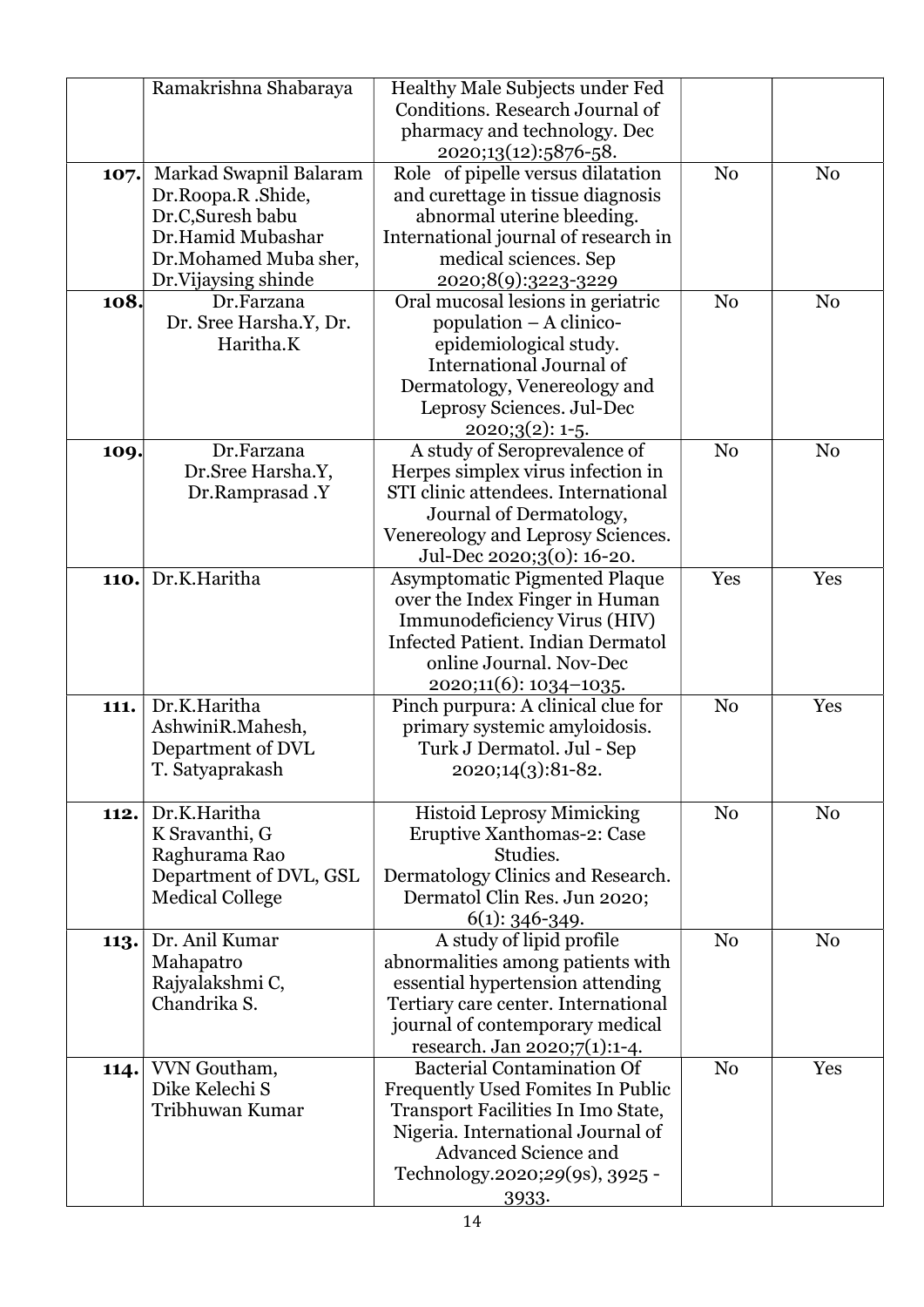| 115. | Dr. V.V.N.Goutham<br>Sreya manchala, mrudula<br>vandana                     | Cross-Sectional Analysis of Non-<br>Pharmacological Treatment and<br>Glycemic Index Controlled Diet in<br>Management of Prediabetes.<br>International journal of<br>pharmaceutical research.<br>Jan-Mar 2020;12(1):1-6. | N <sub>0</sub> | Yes            |
|------|-----------------------------------------------------------------------------|-------------------------------------------------------------------------------------------------------------------------------------------------------------------------------------------------------------------------|----------------|----------------|
| 116. | Dr. V.V.N Goutham<br>Dr. Mrudula,<br>Dr. Sai Kumar,<br>Dr. P. Vijayalakshmi | A study on clinical features and<br>outcomes of patients with<br>colchiciumautmnale. International<br>journal of scientific and technology<br>research. Mar 2020;9(3):1-6.                                              | N <sub>0</sub> | Yes            |
| 117. | V.V.N.Goutham<br>Mrudula Vandana,<br>Ramya Songa                            | Aggressive Fibromatosis in a<br>postpartum woman: A Case<br>Report.<br><b>International Journal of</b><br>Psychosocial Rehabilitation. May<br>2020; 24(8):10045-10049.                                                  | N <sub>0</sub> | N <sub>0</sub> |
| 118. | Samir Kumar Panda<br>Mrudula Vandana<br>V.V.N. Goutham                      | A Study on Assessment of<br>Endothelial Dysfunction in<br>Hypertension.<br>International Journal of<br><b>Contemporary Medicine Surgery</b><br>and Radiology. Jan-Mar<br>2020;5(1):26-30                                | N <sub>0</sub> | N <sub>0</sub> |
| 119. | Dr. Pradeep Kumar<br>Radhakrishnan                                          | Management of aortic root<br>abscesses due to valve<br>endocarditis: A formidable surgical<br>challenge. International journal of<br>scientific research. Sep<br>2020;9(9):65-68.                                       | N <sub>0</sub> | N <sub>0</sub> |
|      | 120. Dr. Pradeep Kumar<br>Radhakrishnan                                     | Impeller design analysis and<br>evaluation of BSRM total artificial<br>heart: Saispandan. EC Cardiology.<br>Aug 2020;7(9): 34-42.                                                                                       | $\rm No$       | No             |
| 121. | Dr.K.V.Janardana Rao                                                        | Epidemiology of TB - HIV co -<br>Infection among the populations of<br>Visakhapatnam - AP-A<br>Retrospective Observational Study.<br>Journal of Medical Sciences and<br>Clinical Research. Oct 2020;<br>$8(1)$ : 80-88. | N <sub>o</sub> | N <sub>0</sub> |
| 122. | Dr.P.Vijayalakshmi,<br>Dr. Usharani Vaddadi,<br>Dr. Kiranmaireddy           | Dioscorea bulbifera L. – A novel<br>source for the production of<br>Glutamic acid using statistical<br>optimization method".<br>International journal of<br>pharmaceutical research. Jul - Sep<br>2020;12(3): 87-96.    | N <sub>0</sub> | Yes            |
| 123. | Dr. P. Vijayalakshmi<br>A. Rajani Chowdary,<br>Raaththika R                 | Evaluation of Anti-microbial<br>activity of methanolic extract of<br>Costus igneus plant against                                                                                                                        | N <sub>0</sub> | Yes            |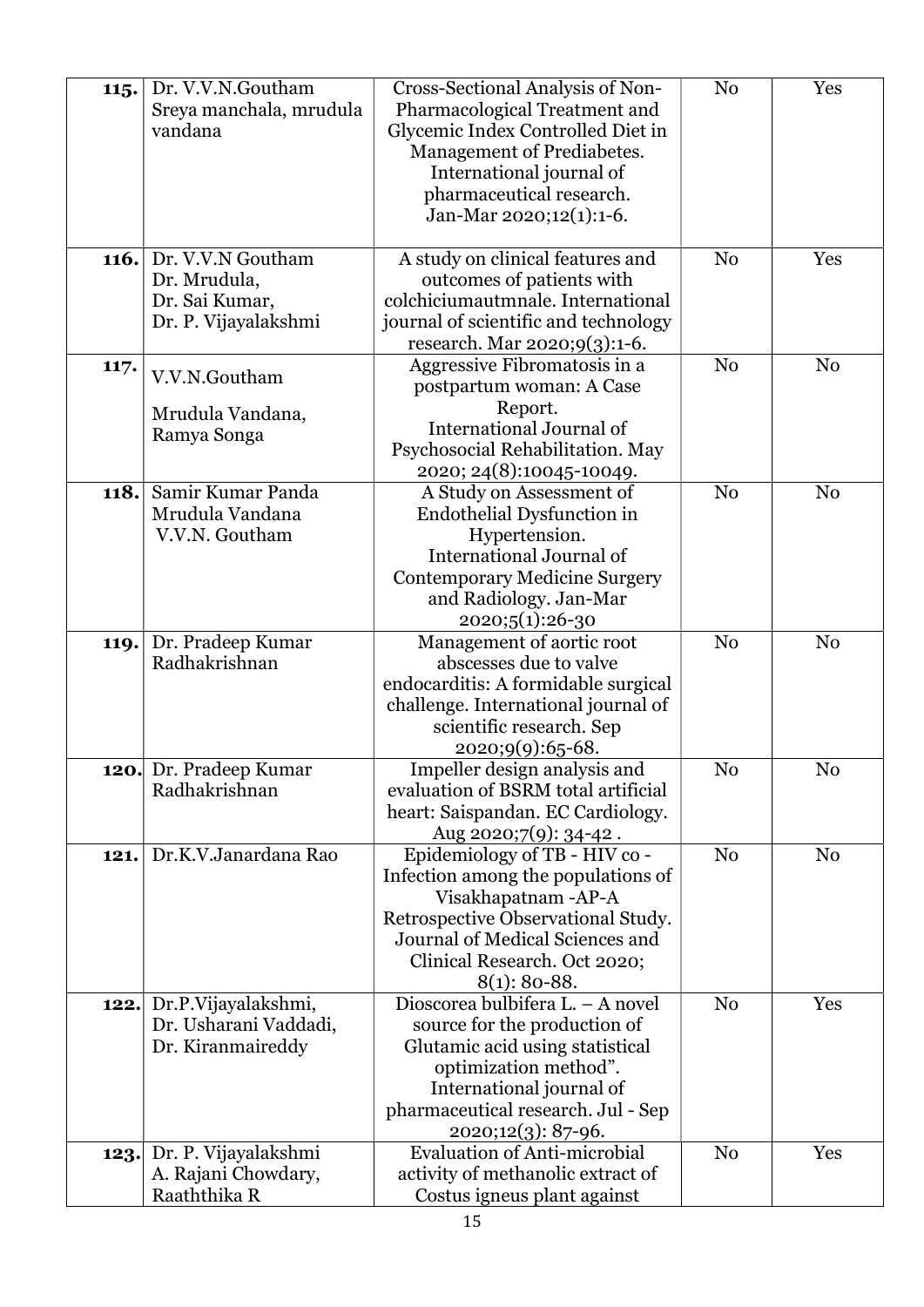|      |                          | multidrug-resistant pathogenic           |                |                |
|------|--------------------------|------------------------------------------|----------------|----------------|
|      |                          | microorganisms. International            |                |                |
|      |                          | journal of research in                   |                |                |
|      |                          | pharmaceutical sciences. Jul             |                |                |
|      |                          | 2020;11(3): 3796-3806.                   |                |                |
| 124. | Dr. P. Vijayalakshmi     | Assessment of microbiological            | N <sub>0</sub> | Yes            |
|      | A. Rajani Chowdary,      | quality and contamination level of       |                |                |
|      | Vidyullatha Peddireddy   | Hospital water samples collected         |                |                |
|      |                          | from storage points. International       |                |                |
|      |                          | journal of research in                   |                |                |
|      |                          | pharmaceutical sciences.                 |                |                |
|      |                          | Jul 2020;11(3):4451-4462                 |                |                |
| 125. | Dr. P. Vijayalakshmi     | Invitro activity of natural              | N <sub>0</sub> | Yes            |
|      | A. Rajani Chowdary       | antimicrobials against Multidrug         |                |                |
|      |                          | resistant microorganisms isolated        |                |                |
|      |                          | from pus samples. Asia life              |                |                |
|      |                          | sciences. Jul 2020;10(3): 558-566.       |                |                |
| 126. | Dr. Krishna Agarwal      | <b>Study of Bacterial Agents causing</b> | N <sub>0</sub> | N <sub>0</sub> |
|      | Dr. Jyotsna Kapil,       | Febrile Illnesses in Children            |                |                |
|      | Dr. Pilli Hema Prakash   | between 1 Month to 12 Years of           |                |                |
|      | Kumari                   | Age in a Tertiary Care Hospital in       |                |                |
|      |                          | Sikkim. International Journal of         |                |                |
|      |                          | <b>Current Microbiology and Applied</b>  |                |                |
|      |                          | Sciences. Nov - sep                      |                |                |
|      |                          | 2020;9(0):1310-1323.                     |                |                |
| 127. | Dr. Krishna Agarwal,     | Bacteriological Profile and              | N <sub>0</sub> | N <sub>0</sub> |
|      | Maddula Harathi,         | Antibiotic Susceptibility Profile of     |                |                |
|      | Dr. PayalaVijayalakshmi, | <b>Emerging Gram-positive</b>            |                |                |
|      | Dr. Pilli Hema Prakash   | Uropathogens in Tertiary Care            |                |                |
|      | Kumari,                  | Centre, Visakhapatnam, India.            |                |                |
|      | Prof. K. R. R. Gandhi,   | Journal of critical reviews. 2020;       |                |                |
|      | Prof. S.S. Prasada Rao   | $7(15):3590-3597.$                       |                |                |
|      | 128. Dr. Vijayalakshmi   | Dr. Ignazsemmelweis (1818-1865):         | No             | No             |
|      | Chandrasekhar            | the savior of mothers.                   |                |                |
|      | Dr Chandrasekhar         | International journal of scientific      |                |                |
|      | Krishnamurti             | research. Mar 2020;9(3):22-23.           |                |                |
| 129. | Dr.P.Sree Sailaja        | Admission Cardiotocography-A             | N <sub>0</sub> | N <sub>0</sub> |
|      | Dr.S.Silpahasa,          | screening test to predict perninatal     |                |                |
|      | Dr.R.V.Manasa,           | outcome in high risk and low risk        |                |                |
|      | Dr.Chaduvula suresh      | pregnancies. Journal of evidence         |                |                |
|      | babu                     | based medicine and health care.          |                |                |
|      |                          | Sep 2020;7(37):36-40.                    |                |                |
| 130. | Dr. Rameshbabu B,        | <b>CBNAAT Study of Extra-</b>            | N <sub>0</sub> | N <sub>0</sub> |
|      | Dr. Janardhana Rao KV,   | Pulmonary Tuberculosis among             |                |                |
|      | Dr. Vidya B,             | Population of North Andhra               |                |                |
|      | Dr. Kodandarao Kuna      | Pradesh. Journal of medical              |                |                |
|      |                          | sciences and clinical research. Jan      |                |                |
|      |                          | 2020;8(1): 638-646.                      |                |                |
| 131. | Chandrasekhar V          | Fever with Misoprostol; A Clinical       | Yes            | N <sub>0</sub> |
|      | Dr. Vijayalakshmi        | Confounder in Times of COVID 19.         |                |                |
|      | Chandrasekhar            | Journal of Obstetrics and                |                |                |
|      |                          | Gynecological Problems.                  |                |                |
|      |                          | Jul 2020;2(1):100011                     |                |                |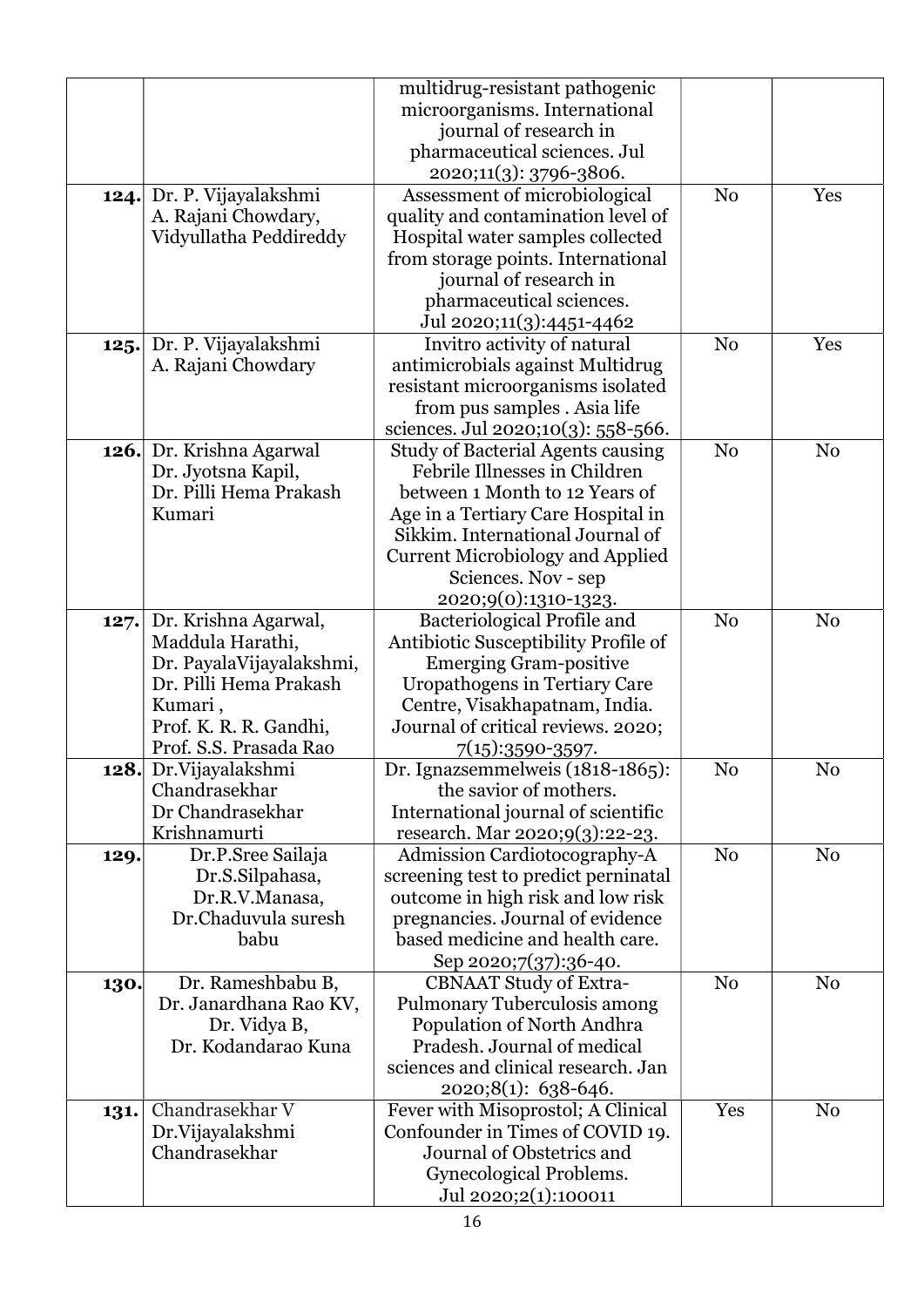| 132.        | Dr. Sandeep Saraf<br>Meeravali Shaik                                                                                                                                                   | Surgical stabilization of<br>supracondylar fracture femur with<br>locking compression plate: A study<br>on functional outcome.<br>International journal of<br>orthopedics sciences. 2020;6(1);<br>$20 - 23.$                                          | N <sub>0</sub> | N <sub>0</sub> |
|-------------|----------------------------------------------------------------------------------------------------------------------------------------------------------------------------------------|-------------------------------------------------------------------------------------------------------------------------------------------------------------------------------------------------------------------------------------------------------|----------------|----------------|
| 133.        | Dr. Sandeep Saraf<br>Siva Saikumar Reddy                                                                                                                                               | A study on osteochondromas from<br>the right and left iliac wing in a<br>tertiary care hospital .International<br>Journal of Orthopaedics<br>Research.2020;2(1): 1015-1020.                                                                           | N <sub>o</sub> | N <sub>0</sub> |
| 134.        | Sandeep saraf<br>K.R.R. Gandhi<br>S.S. prasada rao                                                                                                                                     | A Clinical study of management of<br>diaphyseal fractures of femur by<br>closed intra medullary interlocking<br>nail in adults. Journal of critical<br>reviews. 2020;7(17):1-5                                                                        | N <sub>0</sub> | N <sub>0</sub> |
| 135.        | Dr. Appala Raju<br>Sanaboyina<br>Dr.Vijaya Bhushanam<br>Meesala<br>Dr.Saraswathi AV                                                                                                    | Fate of Undisplaced fracture neck<br>of femur-managed by<br>osteosynthesis using multiple<br>cannulated cancellous screws (A 6<br>yrmulticentre follow-up).<br>International Journal of<br><b>Orthopaedics Research. Nov</b><br>$2020;2(4):28$ to 30. | N <sub>o</sub> | N <sub>0</sub> |
| 136.        | Dr. Appala Raju<br>Sanaboyina<br>Dr.Vijaya Bhushanam<br>Meesala<br>Dr.Saraswathi AV                                                                                                    | Outcome of absolute fixation by<br>3.5mm superior locking plate for<br>displaced diaphyseal fractures of<br>clavicle. International journal of<br>orthopaedics sciences.2020; 6(4):<br>737-739.                                                       | N <sub>0</sub> | N <sub>0</sub> |
| 137.        | Dr. Sunil Gottipati<br>Dr. Rajashekhar Tati                                                                                                                                            | Is there a role of primary bone<br>grafting for communited<br>supracondylar femur fractures?<br>International journal of<br>orthopaedics sciences. 2020; 6(4):<br>145-148.                                                                            | N <sub>o</sub> | N <sub>0</sub> |
| <b>138.</b> | Dr. Srikrishna Nukala,<br>Dr. Srinivas Singisetti,<br>Dr. Shvetha Chilukuri,<br>Dr. Archana<br>Vinnakota, Dr.<br>Lakshmana Rao<br>Nambaru                                              | Stigma and discrimination in<br>patients suffering with<br>schizophrenia and depression: a<br>comparative study Open Journal of<br>Psychiatry & Allied Sciences. Mar<br>2020;11(1):35-39.                                                             | N <sub>0</sub> | N <sub>0</sub> |
| 139.        | Dr. Srikrishna Nukala,<br>Dr. Archana Vinnakota,<br>Dr. Singisetti Srinivas,<br>Dr. Chilukuri Shvetha,<br>Dr. Garapati Venkata<br>Abhilash,<br>Dr. Sanapala Vidya<br>Dr. Lakshmana Rao | Burnout and its impact on mental<br>health of physicians during the<br>COVID -19 pandemic: A cross-<br>sectional study from South India.<br>Telangana Journal of Psychiatry.<br>July-Dec 2020;6(2):160-165.                                           | N <sub>0</sub> | N <sub>0</sub> |
| 140.        | Dr. Venkata abhilash                                                                                                                                                                   | Comparative study of internet                                                                                                                                                                                                                         | N <sub>0</sub> | N <sub>0</sub> |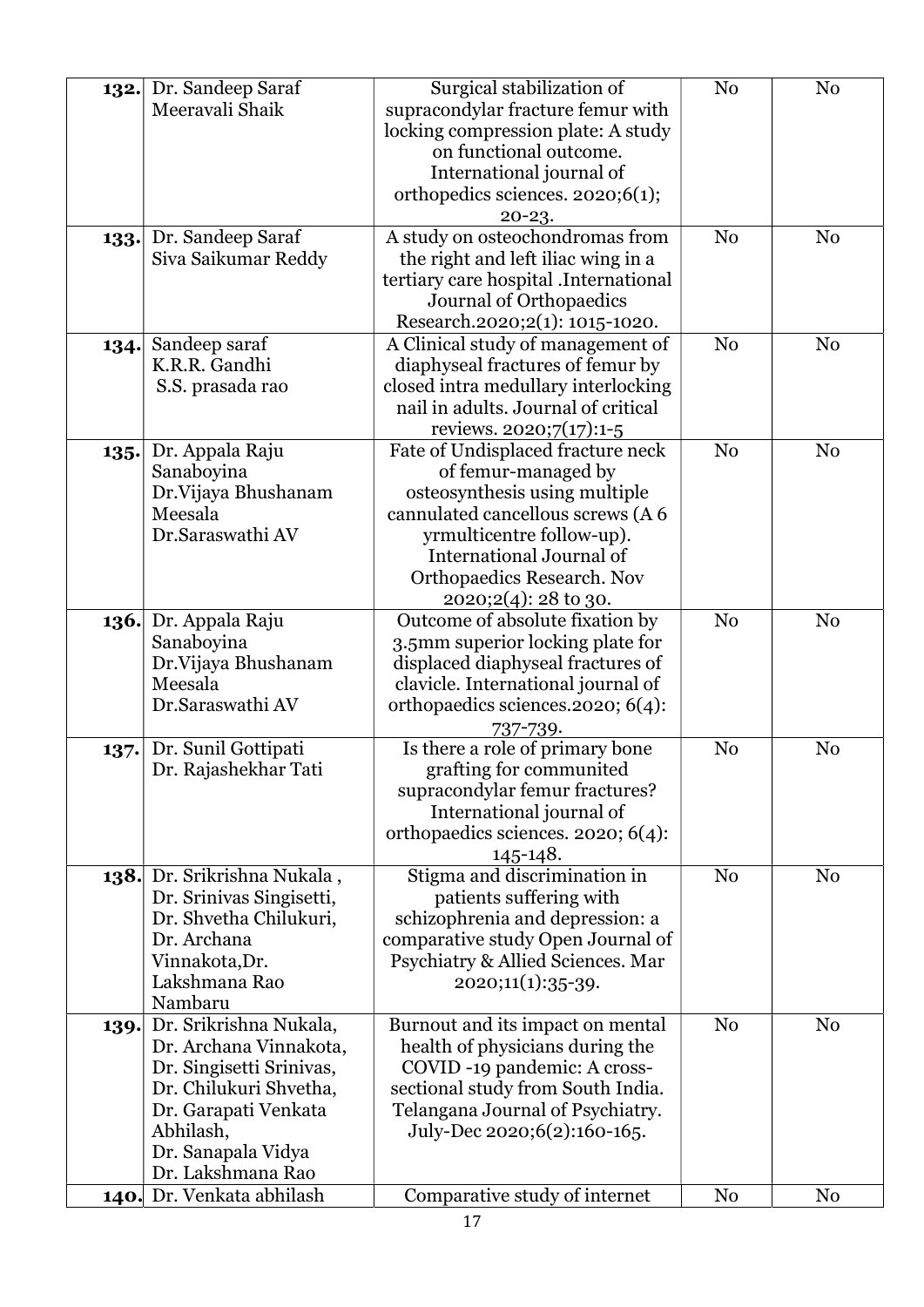|      | Garapati,<br>Vijayagopa Mopidevi,<br>Dr. SriKrishna Nukala,<br>Dr. Archana Vinnakota,<br>Dr. Srinivas Singisetti,<br>Dr. Shvetha Chilukuri, | addiction among medical and<br>engineering students.<br>J Med Sci Res. 2020; 8(2):66-70.                                                                                                                                                                        |                |                |
|------|---------------------------------------------------------------------------------------------------------------------------------------------|-----------------------------------------------------------------------------------------------------------------------------------------------------------------------------------------------------------------------------------------------------------------|----------------|----------------|
| 141. | Dr. Vidya Sanapala<br>Dr. Sonica Sharma<br>Dr. P. Vijaya lakshmi,<br>K.R.R Gandhi, S.S.<br>Prasad Rao                                       | Is mammography practice losing<br>its sheen because of fear of non-<br>meritorius litigations. Journal of<br>critical reviews. Jul<br>2020;7(17):1677 to 1684.                                                                                                  | No             | Yes            |
|      | 142. Dr. Sonica Sharma<br>Nakul Singh,<br>Dr. P. Vijayalakshmi                                                                              | Surrogacy: risks to health of<br>surrogate and laws regulating<br>surrogacy. Asia Life sciences. Jul<br>2020;10(3); 567-577.                                                                                                                                    | N <sub>0</sub> | N <sub>0</sub> |
|      | 143. Dr. Pentakota Kiranmayi<br>Dr. Yellapu Radha<br>Krishna,<br>Dr. Prasanthi Cherukuri,<br>Dr. Sumera Salomi<br>Soudagar                  | Role of Colon Transit Study in<br>Refractory Constipation.<br>International journal of<br>pharmaceutical research.<br>Oct-Dec 2020;12(4): 4894-4902.                                                                                                            | N <sub>0</sub> | N <sub>o</sub> |
| 144. | Dr. Prasanthi Cherukuri<br>Dr. Vasundara Gardas,<br>Dr. Pentakota Kiranmayi                                                                 | Histopathological spectrum of<br>benign and malignant lesions of<br>oral cavity in a patient attending<br>Coastal tertiary care hospital $-A$<br>Retrospective study. International<br>journal of pharmaceutical<br>research. Oct-Dec 2020;12(4):<br>4903-4908. | N <sub>0</sub> | N <sub>0</sub> |
|      |                                                                                                                                             |                                                                                                                                                                                                                                                                 |                |                |

## LIST OF PUBLICATIONS: JAN 2021 TILL DATE

| 145. Dr. Sonica Sharma   | Evaluation of variations in sphenoid | No | N <sub>0</sub> |
|--------------------------|--------------------------------------|----|----------------|
| Dr. B.KanakaDurga        | sinus pneumatization using           |    |                |
| Prasad,                  | multidetector computed tomography    |    |                |
| Dr. P. Vijayalakshmi     | in patients attending tertiary care  |    |                |
|                          | hospital. Indian journal of applied  |    |                |
|                          | research. Jan-2021;11(1):62-65.      |    |                |
| 146. Dr. Radha Ramani B  | A rare variation of internal jugular | No | N <sub>0</sub> |
| Dr. Neelima P,           | vein. Indian Journal Of Applied      |    |                |
| Dr. Ramadevi G           | Research. Mar 2021;11(3):60-61.      |    |                |
| <b>147.</b> Dr. T. Radha | Paradigm shift in the medical under  | No | N <sub>0</sub> |
| Dr. B. Kanaka            | graduate teaching learning methods   |    |                |
| Durgaprasad              | and assessment in the Covid 19       |    |                |
| Dr.Indira Guntoory       | pandemic time. International         |    |                |
| Dr.Sudha rani balla      | Journal of Scientific Research. Jan  |    |                |
| Dr. A.Nirupam            | $2021;10(1):43-45.$                  |    |                |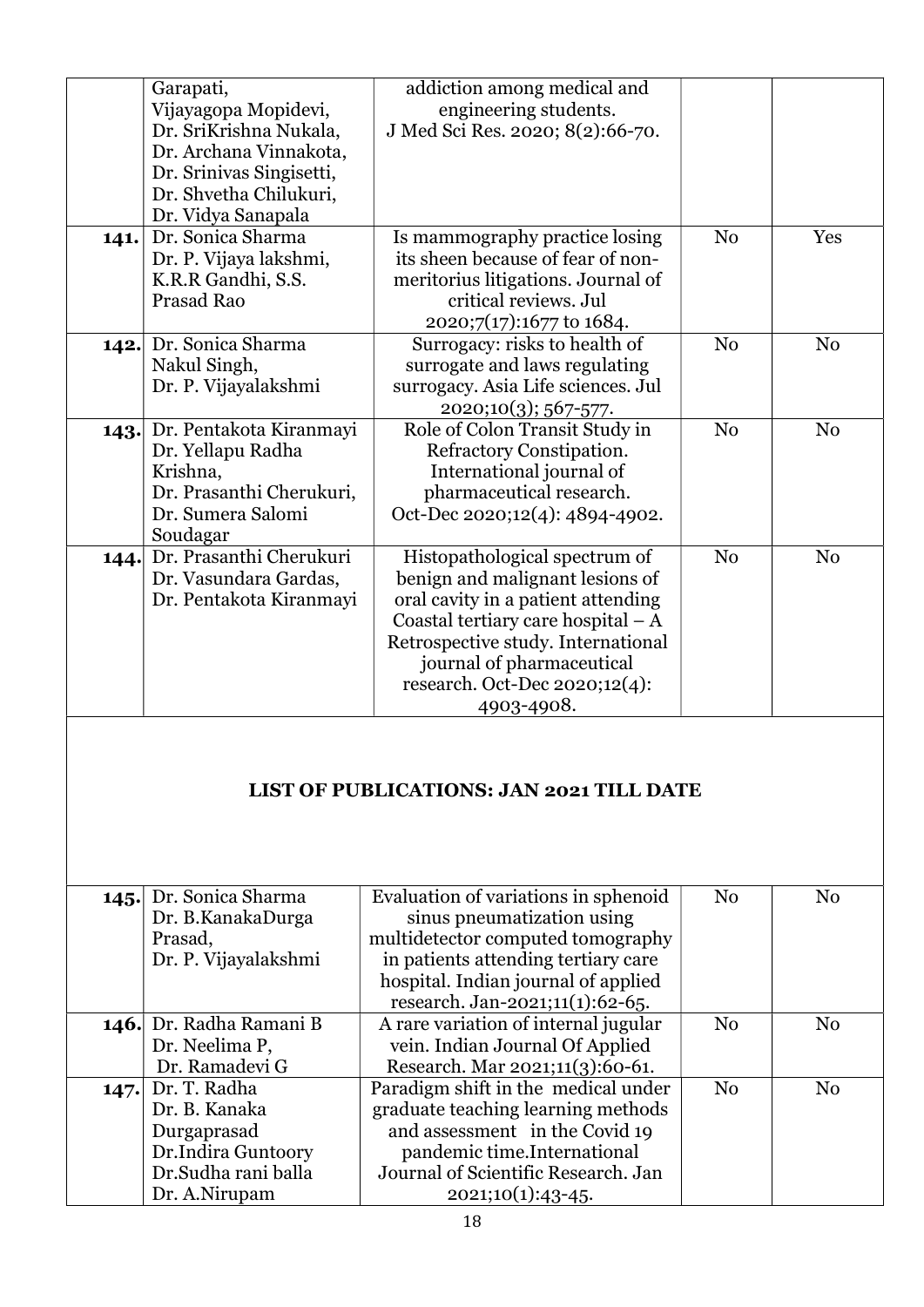|      | palakodeti                                                                                                                             |                                                                                                                                                                                                                                                                                                                             |                |                |
|------|----------------------------------------------------------------------------------------------------------------------------------------|-----------------------------------------------------------------------------------------------------------------------------------------------------------------------------------------------------------------------------------------------------------------------------------------------------------------------------|----------------|----------------|
|      | 148. Dr.M.M.Patrudu<br>Dr.Srinivaskumar,<br>Dr. V. Ushakiran,<br>Dr.VV.Narasimharao                                                    | Six minutes wonder: The effect of 6<br>minute-walk test on salivary<br>parameters in children.<br>International journal dental and<br>medical sciences research. Jan-Feb<br>$2021;3(1):1-5.$                                                                                                                                | N <sub>0</sub> | N <sub>o</sub> |
|      | 149. Dr. Jagadeesh<br>Policherla,<br>Mrs. Gayathri kalluri,<br>Dr. Byragireddy,<br>Dr. RatnaSravanthi,<br>Dr. P.Vijayalakshmi          | Assessment of fluoride levels in<br>ground water samples. International<br>journal of pharmaceutical research.<br>Jan-Mar 2021;13(1):4455-4471.                                                                                                                                                                             | N <sub>0</sub> | Yes            |
| 150. | Dr. Kosti Ravi Naini<br>Dr.N.Lakshmi<br>Chowdary                                                                                       | Role of Pan retinal Photocoagulation<br>in Diabetic Retinopathy. IOSR<br>Journal of Dental and Medical<br>Sciences. Mar 2021;20(3):1-3.                                                                                                                                                                                     | N <sub>o</sub> | N <sub>0</sub> |
| 151. | Dr. Radha Ramani<br>Dr Tejaswi Chalumuri<br>Dr. Lakshmi Prasad K.K                                                                     | Ultrasonographic evaluation of<br>morphogenesis of clavicle in<br>antenatal women. International<br>journal of scientific research. Feb<br>2021;10(2):20-22.                                                                                                                                                                | N <sub>0</sub> | N <sub>0</sub> |
| 152. | Dr. Santhi Swetha<br>Pudhota<br>Dr. Mangu<br>Hanumantha Rao,<br>Dr. Aloka Samantaray,<br>Dr. Sri Devi Radha<br>puram,<br>Dr. Aditya. K | A Prospective, Randomized<br>Comparative Study of<br>Levobupivacaine versus Ropivacaine<br><b>Wound Instillation through Surgical</b><br>Drains for Post-Operative Analgesia<br>in Modified Radical Mastectomy.<br><b>International Journal of Medical</b><br>Science and Current Research. Mar-<br>Apr 2021;4(2): 241-249. | N <sub>0</sub> | N <sub>o</sub> |
| 153. | Dr. M. Harini<br>Dr. B .Ajay Kumar,<br>Dr.M. Laxmi Suma                                                                                | A comparative study between<br>cartilage and incus autograft in type<br>III tympanoplasty. Indian journal of<br>Applied research. Apr $2021;11(4):7$ -<br>8.                                                                                                                                                                | N <sub>0</sub> | N <sub>0</sub> |
| 154. | Dr. Sreekanth matcha<br>Dr Ramadevi Gara<br>Dr Radha Ramani.B                                                                          | A study of various formative pattern<br>of circle of willis in adult human<br>cadavers and using magnetic<br>resonance imaging. Indian journal of<br>Applied research. Apr $2021;11(4):43$ -                                                                                                                                | N <sub>0</sub> | N <sub>o</sub> |
| 155. | Dr. P. Vijayalakshmi<br>Dr. Rajani Chowdary A,<br>Dr. Vidyullatha P,<br>Sharon Sushma M                                                | <b>Identification of bacteriological</b><br>quality and antimicrobial resistance<br>of microorganisms isolated from<br>animal foods collected from the<br>abattoir, butcher shops and local<br>seafood market. Food Research open<br>access. June 2021;5(3): $144 - 151$ .                                                  | N <sub>o</sub> | Yes            |
| 156. | Dr. Sonica Sharma<br>Dr. B. Kanaka Durga<br>prasad<br>Dr. P. Vijayalakshmi                                                             | A case of Kartagener's syndrome<br>with combined aplasia of frontal and<br>sphenoid sinuses and hypoplasia of<br>maxillary and ethmoid sinuses                                                                                                                                                                              | Yes            | Yes            |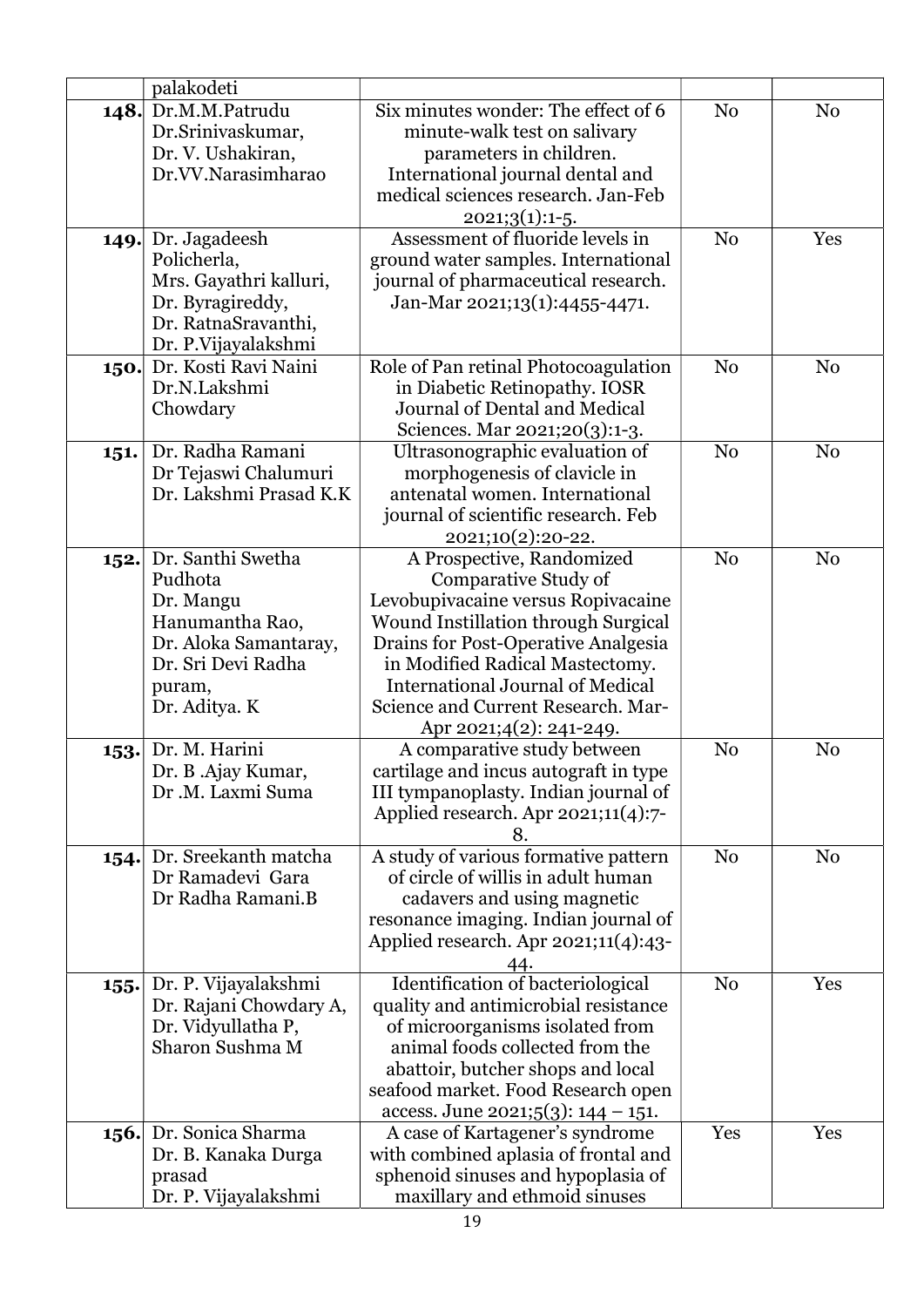|             |                                   | Journal of family and community                                 |                |                |
|-------------|-----------------------------------|-----------------------------------------------------------------|----------------|----------------|
|             |                                   | medicine. May-Aug 2021;28(2):129-                               |                |                |
|             |                                   | 132                                                             |                |                |
| 157.        | Dr. Pradeep Kumar                 | Optimized centrifugal pump                                      | N <sub>0</sub> | N <sub>0</sub> |
|             | Radha Krishnan,                   | dimensions of Saispandan: hybrid                                |                |                |
|             | Sujatha Mohanty,                  | <b>BSRM</b> total artificial heart for                          |                |                |
|             | <b>MVKV</b> Prasad,               | destination therapy. Global Journal                             |                |                |
|             | PulivarthiNageshwar               | For Research Analysis. Apr                                      |                |                |
|             | Rao et al.                        | 2021;10(4):69-71.                                               |                |                |
| 158.        | Dr. I. JyothiPadmaja              | Introduction of coursera learning in                            | N <sub>o</sub> | N <sub>0</sub> |
|             | Dr. P. Neelima,                   | formative assessment of competency                              |                |                |
|             | Dr. P. Prabhakar Varma            | based medical education for first                               |                |                |
|             | Dr. R. Ravisunder                 | <b>MBBS</b> students. International                             |                |                |
|             |                                   | journal of scientific research. March                           |                |                |
|             |                                   | 2021;10(3):9-10                                                 |                |                |
| 159.        | Dr. Krishna Prasad                | Modified technique to cover the                                 | N <sub>o</sub> | N <sub>0</sub> |
|             | Prusty,                           | defects of inguinal and lower                                   |                |                |
|             | Dr. Sivasai Krishna               | abdominal defects. International                                |                |                |
|             | Prasad K                          | Journal of Health and Clinical                                  |                |                |
|             |                                   | Research. Mar 2021;4(5): 309-312.                               |                |                |
|             | 160. Dr. Janni Laxman,            | A Prospective Study of Evaluation                               | N <sub>o</sub> | N <sub>0</sub> |
|             | Dr. Patnala Mohan                 | and Management of Obstructive                                   |                |                |
|             | Patro                             | Jaundice in a Tertiary Care Hospital,                           |                |                |
|             |                                   | North Coastal Andhra Pradesh.                                   |                |                |
|             |                                   | J Evid Based Med Healthc. May                                   |                |                |
|             |                                   | 2021;8(20): 1038-1042.                                          |                |                |
| 161.        | Dr. Kompalli J. Satya             | <b>Evaluation and Comparative</b>                               | Yes            | Yes            |
|             | Siva Raghu Teja,                  | <b>Correlation of Abdominal Fat</b>                             |                |                |
|             | Dr. Bhamidipaty                   | Related Parameters in Obese and                                 |                |                |
|             | Kanaka Durgaprasad,<br>Dr. Payala | Non-obese Groups Using Computed                                 |                |                |
|             | Vijayalakshmi                     | Tomography. Current medical                                     |                |                |
|             | <b>162.</b> Dr. Bhamidipaty       | imaging. Mar 2021;17: 417-424.<br>A case report of Jarcho-Levin | Yes            | Yes            |
|             | Kanaka Durgaprasad,               | syndrome. Journal of family and                                 |                |                |
|             | Dr. Sonica Sharma,                | community medicine. Jan-Apr                                     |                |                |
|             | Dr. P. Vijayalakshmi              | 2021;28(4):55-58.                                               |                |                |
| 163.        | Dr. Bhamidipaty                   | Unilateral proximal interruption of                             | Yes            | Yes            |
|             | Kanaka Durga prasad,              | pulmonary artery with ipsilateral                               |                |                |
|             | Dr. Mrudula Vandana               | interstitial lung disease – A rare case                         |                |                |
|             |                                   | report Radiology case reports. June                             |                |                |
|             |                                   | 2021;16: 2021-2024.                                             |                |                |
| 164.        | Dr. A. Himabindu,                 | The Fetal Study on Cranial and                                  | N <sub>0</sub> | No             |
|             | Dr. N. Bhimaidevi                 | Spinal Dysraphism of Neural Tube                                |                |                |
|             |                                   | Quest journals. Journal of Medical                              |                |                |
|             |                                   | and Dental Science Research.                                    |                |                |
|             |                                   | $2021;8(4):33-38.$                                              |                |                |
| 165.        | Dr. A. Himabindu                  | 1 ST Year Medical Students View on                              | N <sub>o</sub> | N <sub>o</sub> |
|             |                                   | Cadaveric Dissections and                                       |                |                |
|             |                                   | Prosections. International Journal of                           |                |                |
|             |                                   | Research Publication and Reviews,                               |                |                |
|             |                                   | 2021; 2(4):414-417.                                             |                |                |
| <b>166.</b> | Dr. A. Himabindu                  | The Fetal Study on Cranial and                                  | N <sub>0</sub> | N <sub>0</sub> |
|             | Dr. N. Bhimai devi                | Spinal Dysraphism of Neural Tube.                               |                |                |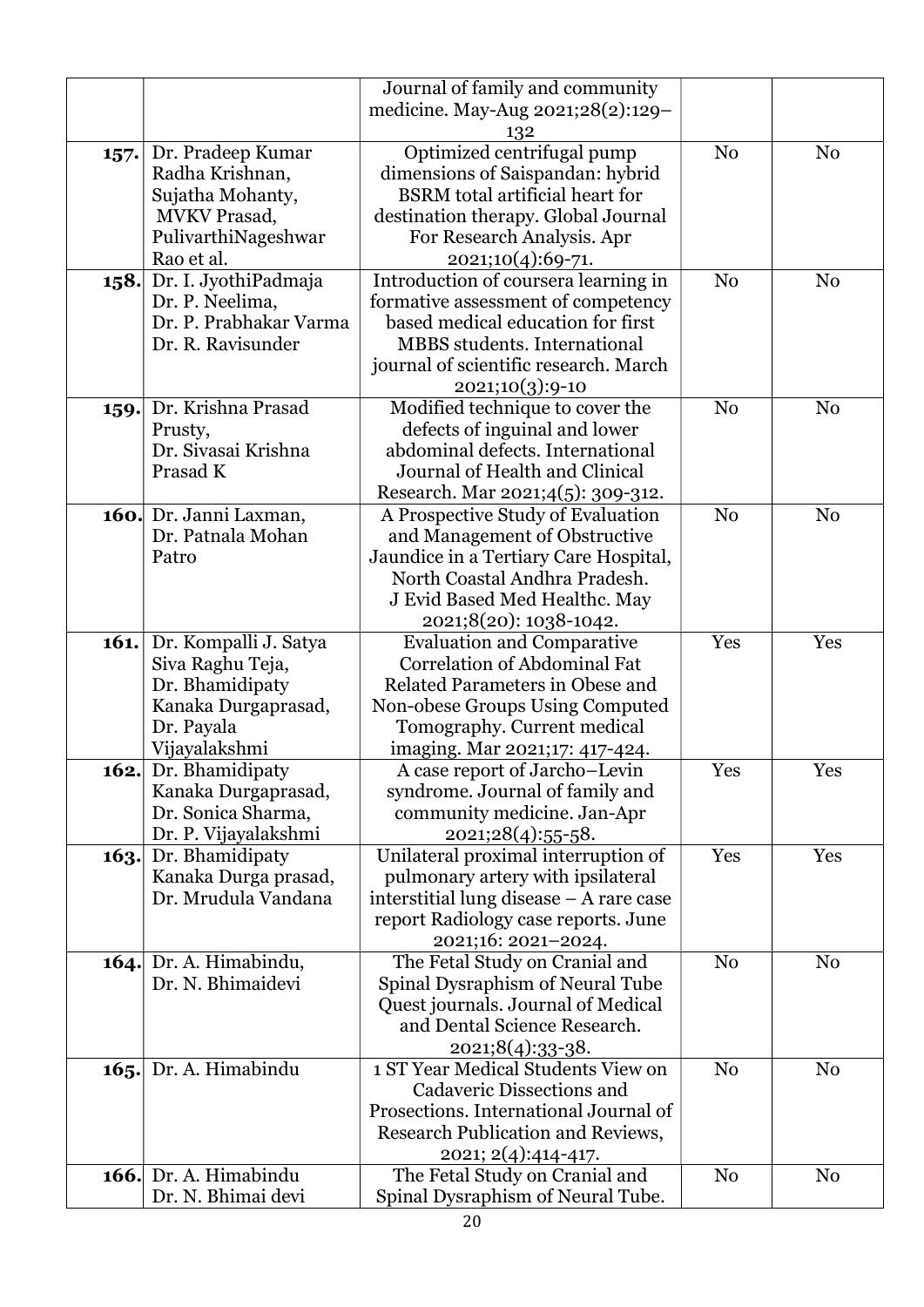|      |                                           | Quest Journals Journal of Medical                             |                |                |
|------|-------------------------------------------|---------------------------------------------------------------|----------------|----------------|
|      |                                           | and Dental Science Research.<br>2021;8(4):33-38.              |                |                |
|      | 167. Dr. Janni Laxman,                    | A Prospective Study on Laparoscopic                           | N <sub>o</sub> | N <sub>0</sub> |
|      | Dr. Patnala Mohan                         | <b>Intervention</b> in Acute                                  |                |                |
|      | Patro                                     | Appendicitis in a Teritiary Care                              |                |                |
|      | Dr. K.V. Janardana Rao                    | Hospital, North Andhra. J Evid                                |                |                |
|      |                                           | <b>Based Med Healthc. Jun</b>                                 |                |                |
|      |                                           | 2021;8(24):2034-2037                                          |                |                |
|      | 168. Dr. Srikrishna Nukala,               | Defeat and entrapment in the                                  | N <sub>0</sub> | Yes            |
|      | Dr. Srinivas Singisetti,                  | pathogenesis of suicidal                                      |                |                |
|      | Dr. Archana Vinnakota,                    | Behavior. Archives of Mental Health.                          |                |                |
|      | Dr. Shvetha Chilikuri,                    | $2021;22(1):51-56.$                                           |                |                |
|      | Dr. Abhilash Garapati,                    |                                                               |                |                |
|      | Dr. Vidya Sanapala,<br>Dr. Laxman Nambaru |                                                               |                |                |
| 169. | Mr. Amudalapalli                          | Genetics and non-genetic risk                                 | N <sub>0</sub> | N <sub>0</sub> |
|      | Sivanarayana                              | factors associated to congenital                              |                |                |
|      | Shirin Jahan                              | Heart diseases. International journal                         |                |                |
|      |                                           | of scientific research. July                                  |                |                |
|      |                                           | 2021;10(7):19-20.                                             |                |                |
| 170. | Dr. Dasari Gayatri,                       | Modifiable Environmental Risk                                 | N <sub>o</sub> | N <sub>0</sub> |
|      | Dr. Veena P                               | Factors Affecting Myopia. Journal of                          |                |                |
|      |                                           | Clinical and Experimental                                     |                |                |
|      |                                           | Ophthalmology. June 2021;12(3):1-                             |                |                |
|      | Dr. Hema Prakash                          | 6.<br>Managing adult patients with                            | Yes            | Yes            |
| 171. | Kumari Pilli,                             | infectious diseases in emergency                              |                |                |
|      | Erdem H,                                  | departments:international ID-IRI                              |                |                |
|      | Hargreaves S,                             | study. Journal of Chemotherapy,                               |                |                |
|      | Ankarali H,                               | Mar 2021; 18:1-17.                                            |                |                |
|      | et al.                                    |                                                               |                |                |
| 172. | Dr. Hema Prakash                          | Profiles of multidrug-resistant                               | Yes            | Yes            |
|      | Kumari Pilli,                             | organisms among patients with                                 |                |                |
|      | Rehab El-Sokkary,                         | bacteremia in intensive care units:                           |                |                |
|      | Serhat Uysal,                             | an international ID-IRI survey. Eur J                         |                |                |
|      | Hakan Erdem et al.                        | Clin Microbiol Infect Dis. Jun                                |                |                |
|      | Y. Siva Sai Kumar                         | 2021;40(11):2323-2334.<br><b>Study of Certain Demographic</b> | N <sub>0</sub> | N <sub>0</sub> |
| 173. | Reddy                                     | Factors of Cerebral Palsy.                                    |                |                |
|      | Tatavarti Srinivasa Rao,                  | International Journal of Health and                           |                |                |
|      | Telidevara Durga                          | Clinical Research. 2021;4(13): 368-                           |                |                |
|      | Poorna Subbalakshmi                       | 371.                                                          |                |                |
|      | A                                         |                                                               |                |                |
|      |                                           |                                                               |                |                |
| 174. | Dr. Ramadevi G                            | Procurement of Bones from                                     | N <sub>0</sub> | N <sub>0</sub> |
|      | Dr. Radha Ramani                          | Formalin Fixed Specimens-Method                               |                |                |
|      |                                           | to Prepare Bone Sets. International                           |                |                |
|      |                                           | Journal of Medical Science and<br>Current Research. Jul-Aug   |                |                |
|      |                                           | $2021;4(4):1-5.$                                              |                |                |
| 175. | Dr. Sanjana                               | "Study of anaemia in women of                                 | N <sub>0</sub> | N <sub>0</sub> |
|      | Dr. K.V. Janardana                        | reproductive age group".                                      |                |                |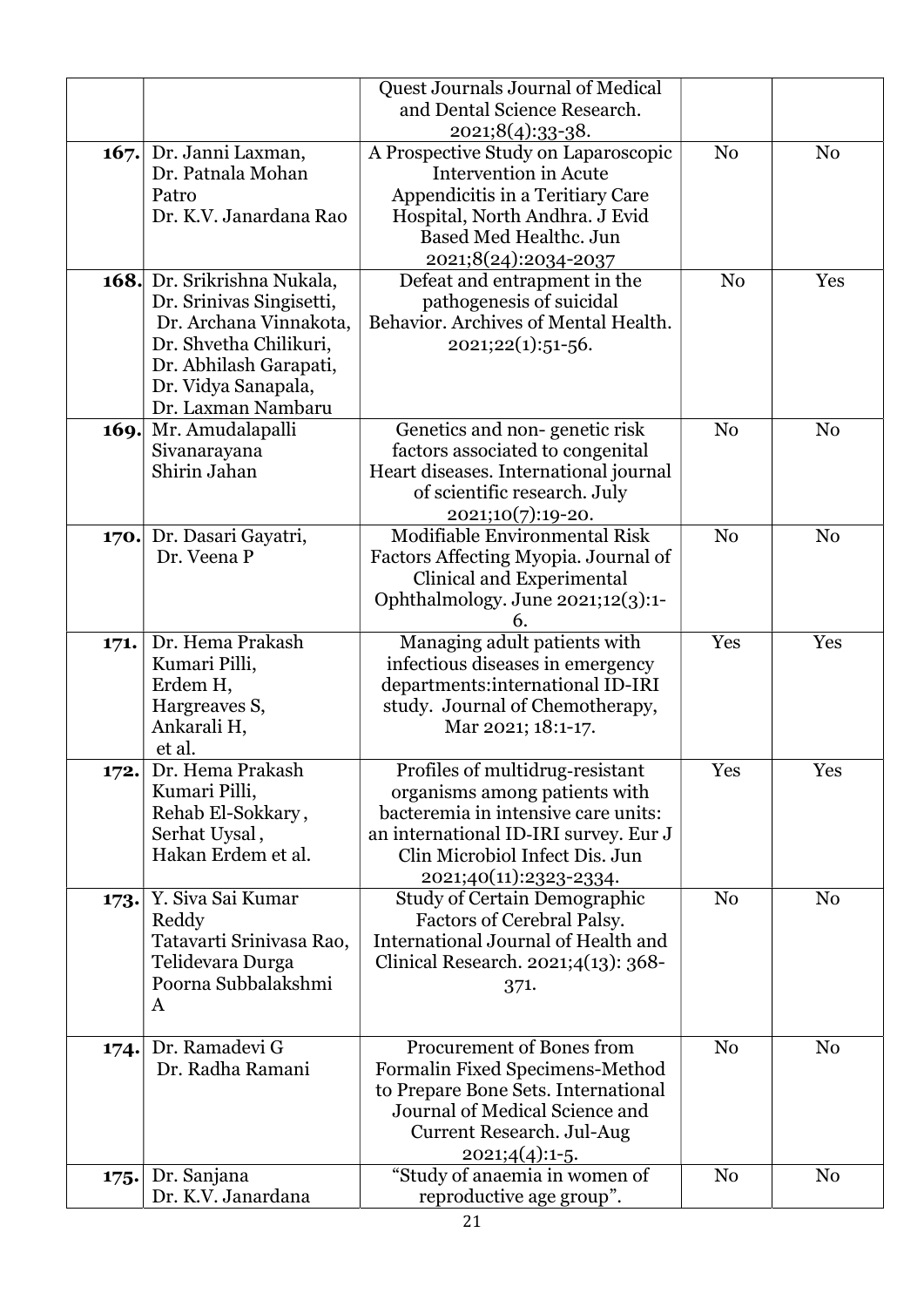|      | Rao, Dr. Vasundara G                       | International journal of Health and                                     |                |                |
|------|--------------------------------------------|-------------------------------------------------------------------------|----------------|----------------|
|      |                                            | clinical research. Sep                                                  |                |                |
|      |                                            | 2021;4(15):346-351.                                                     |                |                |
| 176. | Dr. Appalaraju                             | A prospective study of management                                       | N <sub>0</sub> | N <sub>0</sub> |
|      | Sanaboyina                                 | of fracture dislocation of hip                                          |                |                |
|      | Dr. Saraswathi Venkata                     | (PIPKIN) by safe surgical dislocation                                   |                |                |
|      | Avula                                      | (2 YRS. 6 MONTHS Follow-up in a                                         |                |                |
|      |                                            | Tertiary hospital at Visakhapatnam.                                     |                |                |
|      |                                            | Journal of Evidence based medicine                                      |                |                |
|      |                                            | and Health care. June 2021;8(26):                                       |                |                |
| 177. | Dr. Appalaraju                             | "Three dimensional Bone models                                          | N <sub>0</sub> | Yes            |
|      | Sanaboyina                                 | help in improving the performance                                       |                |                |
|      | Dr.Saraswathi A,                           | of Orthopaedic Postgraduates on                                         |                |                |
|      | Dr. Vijayalakshmi .P                       | fracture fixation". International                                       |                |                |
|      |                                            | journal of current research and                                         |                |                |
|      |                                            | review. Sep 2021;13(11):212-218.                                        |                |                |
| 178. | Dr.Sonica Sharma                           | A Retrospective Study on                                                | N <sub>0</sub> | N <sub>0</sub> |
|      |                                            | Anatomical Variants of the Uncinate                                     |                |                |
|      |                                            | Process: What the Radiologist Needs                                     |                |                |
|      |                                            | to Inform the Surgeon. International                                    |                |                |
|      |                                            | Journal of Anatomy Radiology and                                        |                |                |
|      |                                            | Surgery. Apr 2021;10(2): RO73-                                          |                |                |
|      |                                            | RO <sub>76</sub> .                                                      |                |                |
| 179. | Dr.K.J.S.S. Raghu Teja                     | Comparison Between Low-Dose and                                         | N <sub>0</sub> | N <sub>0</sub> |
|      | Dr.Bhamidipaty Kanaka                      | <b>Standard-Dose Computed</b>                                           |                |                |
|      | Durga prasad                               | Tomography for Diagnosis of                                             |                |                |
|      | Dr. Payala                                 | Urolithiasis. Asian Journal of                                          |                |                |
|      | Vijayalakshmi                              | Medical Radiological Research. Jan-                                     |                |                |
|      |                                            | June 2021;9(1):1-8                                                      |                |                |
|      | 180. Dr. D. M. Sneha Reddy,                | Use of early nasal continuous                                           | N <sub>0</sub> | N <sub>0</sub> |
|      | Dr. Koripadu Seshagiri<br>Dr. Harischandra | positive airway pressure in preterm                                     |                |                |
|      | Venkata Yanamandala                        | neonates with hyaline membrane                                          |                |                |
|      |                                            | disease (neonatal respiratory                                           |                |                |
|      |                                            | distress syndrome. International<br>journal of contemporary Pediatrics. |                |                |
|      |                                            | <u>Feb 2021;8(3): 488.</u>                                              |                |                |
| 181. | Dr. Nisha Jacob                            | "A study to determine risk factors for                                  | N <sub>0</sub> | N <sub>o</sub> |
|      | Arackal Jacob                              | renal scarring as detected by                                           |                |                |
|      | Dr. Koripadu Seshagiri                     | dimercaptosuccinic acid scan in                                         |                |                |
|      | DR.Harischandra                            | children with urinary tract infection"                                  |                |                |
|      | Venkata Yanamandala                        | International journal of                                                |                |                |
|      |                                            | contemporary Pediatrics. Aug                                            |                |                |
|      |                                            | 2021;8(8):1333-1338.                                                    |                |                |
|      | 182. Dr. J. Vijaya Bhaskar                 | Comparative study of Plasmodium                                         | N <sub>0</sub> | N <sub>0</sub> |
|      | Rao                                        | falciparum and Plasmodium vivax                                         |                |                |
|      |                                            | Malaria in Pregnant and Non-                                            |                |                |
|      |                                            | Pregnant women in Visakhapatnam,                                        |                |                |
|      |                                            | Andhra Pradesh, India.                                                  |                |                |
|      |                                            | International journal of health and                                     |                |                |
|      |                                            | clinical research. $2021;4(12):404-$                                    |                |                |
|      |                                            | 407.                                                                    |                |                |
| 183. | Dr. P. Vijayalakshmi                       | Green Nanotechnology-Zinc Oxide                                         | N <sub>0</sub> | N <sub>0</sub> |
|      | Dr. Dhurjeti S,                            | Nanoparticles - A Ray of Hope to                                        |                |                |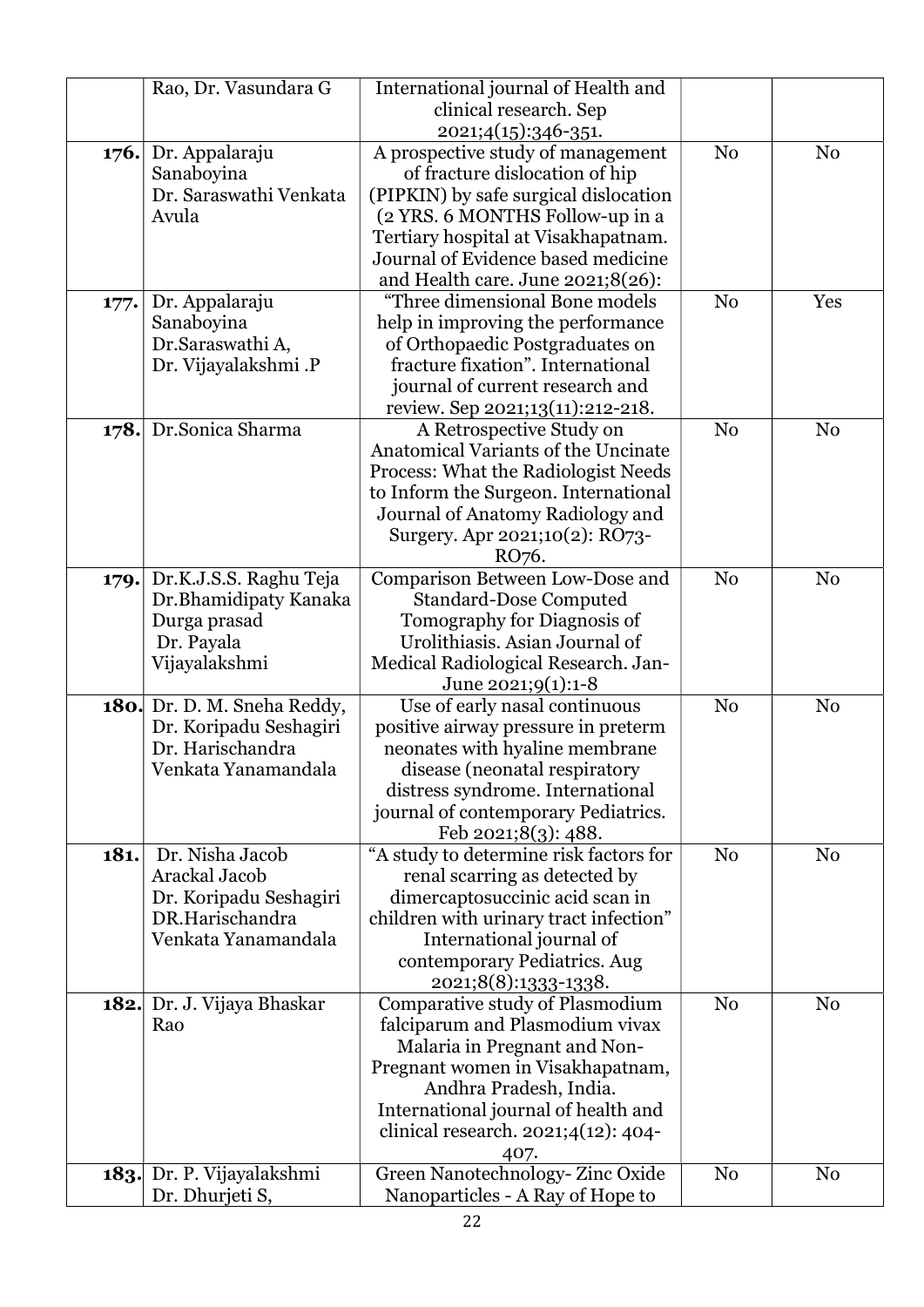|             | Kondala K,                  | Prevent Corona Virus. International     |                |                |
|-------------|-----------------------------|-----------------------------------------|----------------|----------------|
|             |                             | Journal of Nanomaterials &              |                |                |
|             | Upadhyayula SM,             |                                         |                |                |
|             | Upadhyayula IS,             | Molecular Nanotechnology. Aug           |                |                |
|             | Piduri A,                   | $2021;3(3):1-4.$                        |                |                |
|             | Damaraju P                  |                                         |                |                |
| 184.        | Dr. Nitin Mohan,            | Additional Resistance to any            | N <sub>0</sub> | Yes            |
|             | Dr. Kancharla Suresh,       | Fluoroquinolones among                  |                |                |
|             | Dr. Yapadinna Vimala,       | Multidrug-resistant Mycobacterium       |                |                |
|             | Dr. Indugula Jyothi         | tuberculosis                            |                |                |
|             | Padmaja                     | Isolates from North Coastal Andhra      |                |                |
|             |                             | Pradesh, India. Journal of Pure and     |                |                |
|             |                             | applied microbiology. March             |                |                |
|             |                             | 2021;15(1):68-74.                       |                |                |
| 185.        | Dr. Pradeep Kumar           | Elective mechanical subpulmonary        | N <sub>0</sub> | N <sub>0</sub> |
|             | Radhakrishnan               | support -The final frontier of single   |                |                |
|             |                             | ventricle palliation. Global Journal    |                |                |
|             |                             | For Research Analysis. Sep              |                |                |
|             |                             | $2021;10(9):1-5.$                       |                |                |
| <b>186.</b> | Dr. Sonica sharma           | Computed Tomographic findings of        | N <sub>o</sub> | N <sub>0</sub> |
|             |                             | Malignant Bowel Neoplasms: A            |                |                |
|             |                             | Retrospective Study. International      |                |                |
|             |                             | Journal of anatomy radiology and        |                |                |
|             |                             | Surgery. Jul 2021;10(3): RO10-RO13      |                |                |
| 187.        | Dr. Sonica sharma           | Renal Angioembolisation in the          | N <sub>o</sub> | N <sub>o</sub> |
|             |                             | <b>Management of Bleeding Post</b>      |                |                |
|             |                             | percutaneous Nephrolithotomy-A          |                |                |
|             |                             | Retrospective Study. International      |                |                |
|             |                             | Journal of anatomy radiology and        |                |                |
|             |                             | Surgery. Jul 2021; 10(3): RO18-         |                |                |
|             |                             | <b>RO20</b>                             |                |                |
| 188.        | Dr. Krishna Prasad          | Treatment of earlobe keloids by         | N <sub>0</sub> | N <sub>0</sub> |
|             | Prusty                      | extra lesional excision combined        |                |                |
|             |                             | with high dose Brachytherapy.           |                |                |
|             |                             | International Journal of Health and     |                |                |
|             |                             | Clinical Research. July                 |                |                |
|             |                             | 2021;4(13):11-15.                       |                |                |
| 189.        | Dr. Pradeep Kumar           | Elective Mechanical sub pulmonary       | N <sub>0</sub> | N <sub>0</sub> |
|             | Radhakrishnan               | support – The Final Frontier of         |                |                |
|             |                             | single Ventricle palliation. Global     |                |                |
|             |                             | journal for research analysis. Sep      |                |                |
|             |                             | 2021;10(9):156-157.                     |                |                |
|             | 190. Dr. B. Divya Dharshini | A study on LH/FSH ratio in              | N <sub>o</sub> | N <sub>0</sub> |
|             | Dr. Ratna Harika Dusi       | polycystic ovarian syndrome             |                |                |
|             | Dr. B. Harshavardhan,       | patients. Global journal of medicine    |                |                |
|             | Dr. I. Jyothi Padmaja,      | and public health. Oct $2021;10(2):1$ - |                |                |
|             | Dr. D.S.S. Girijavani       | 7.                                      |                |                |
| 191.        | Dr. Viswakalyan Kolli,      | The Potential Role of Cytokines and     | Yes            | Yes            |
|             | Gilbert Ogunmokun et        | Growth Factors in the                   |                |                |
|             | al.                         | Pathogenesis of Alzheimer's Disease.    |                |                |
|             |                             | Cells. Oct 2021;10(2790): . 7-27.       |                |                |
| 192.        | Dr. Kompalli Jwala          | Does T2 Inversion aid in identifying    | Yes            | Yes            |
|             | Satya Sive Raghu Teja       | disc pathologies. Journal of clinical   |                |                |
|             | Dr. S. Haleem,              | orthopaedics and Trauma. Oct            |                |                |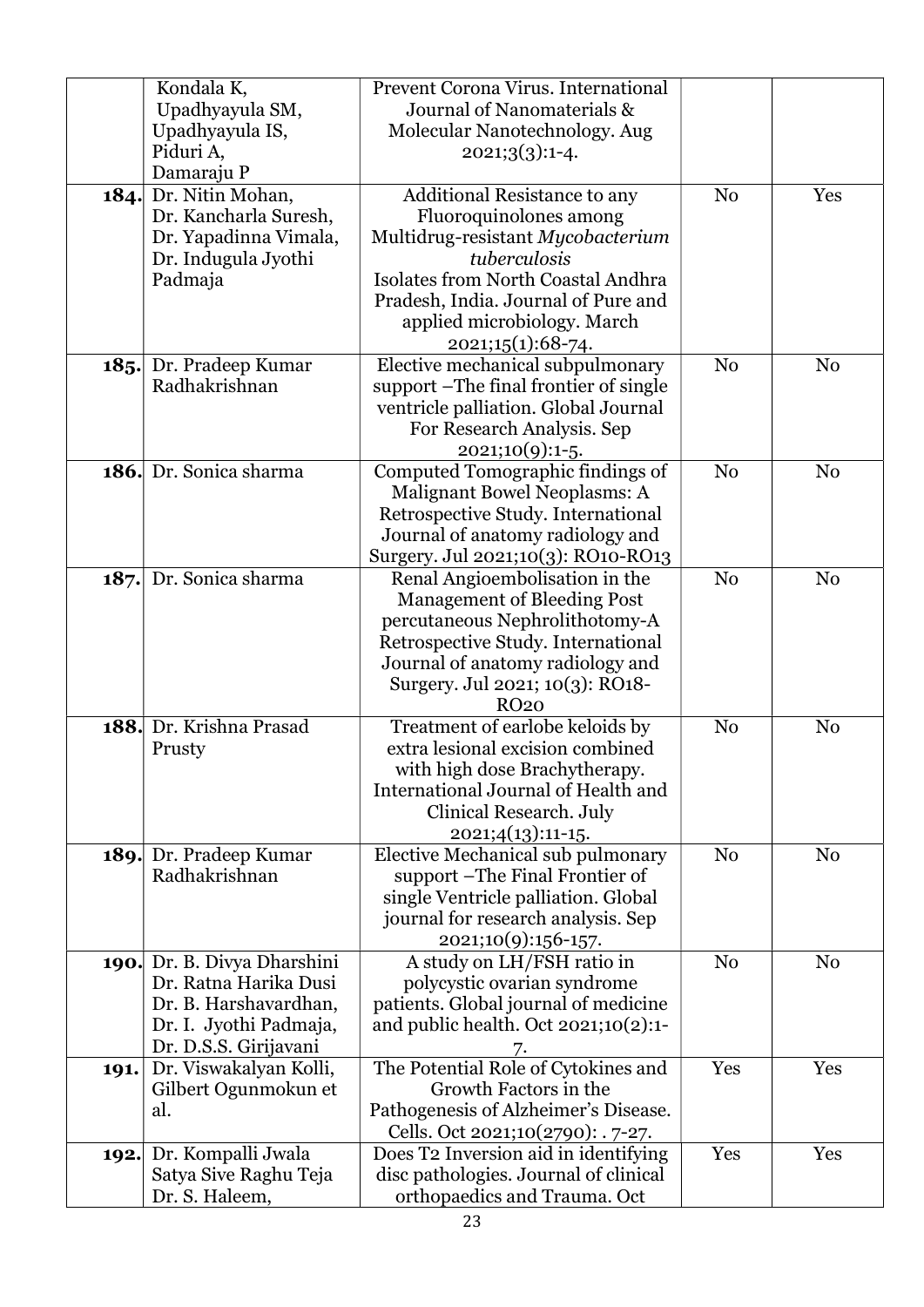|      | Dr. R. Rajakulasingam,<br>Dr. J. Jalli,<br>Dr. B. Kanaka<br>Durgaprasad, Dr. R.                                                                             | 2021;23: 101620.                                                                                                                                                                                                                          |                |                |
|------|-------------------------------------------------------------------------------------------------------------------------------------------------------------|-------------------------------------------------------------------------------------------------------------------------------------------------------------------------------------------------------------------------------------------|----------------|----------------|
| 193. | <b>Botchu</b><br>Dr.Pradeep Kumar<br>Radhakrishnan                                                                                                          | Design and development of<br>miniature slotted impeller for sai<br>Spandan total artificial heart for<br>destination therapy. International<br>journal of scientific research.<br>November 2021;10(11):1-4.                               | N <sub>0</sub> | N <sub>0</sub> |
| 194. | Dr.R.Ravi Sunder<br>Dr. Neelima. P                                                                                                                          | Carotid artery syndrome associated<br>with anomalies of middle cranial<br>fossa foramina encountered in a<br>dried human skull. International<br>journal of trend in scientific research<br>and development. April 2021;5(3):<br>822-823. | N <sub>0</sub> | N <sub>0</sub> |
| 195. | Dr.R.Ravi Sunder<br>Dr.Neelima. P                                                                                                                           | Variant foramen transversarium in<br>the etiology of bow Hunter's<br>syndrome. A study on dried cervical<br>vertebrae. International journal of<br>medical science and current<br>research. May-June 2021;4(3): 747-<br>750.              | N <sub>o</sub> | N <sub>0</sub> |
| 196. | Dr. R. Ravi Sunder<br>Dr. Neelima P                                                                                                                         | Reporting a giant diaphyseal<br>nutrient foramen in dried right<br>Femur. International journal of<br>trend in scientific research and<br>development. Jun 2021;5(4):1513-<br>1514.                                                       | N <sub>0</sub> | N <sub>0</sub> |
| 197. | Dr. Vijayalakshmi<br>Chandrasekhar                                                                                                                          | Philatelic Releases Commemorating<br><b>Obstetrics and Gynecology</b><br>Conferences. J Obstet Gynaecol<br>India. Aug2021;71(4):459-463.                                                                                                  | Yes            | Yes            |
| 198. | Dr.R.Ravi Sunder,<br>Dr.Neelima. P                                                                                                                          | Occipital knob-morphological<br>variations in human dried skulls and<br>clinical perspectives. International<br>journal of trend in scientific research<br>and development. Oct $2021;5(46)$ :<br>247-249.                                | N <sub>0</sub> | N <sub>o</sub> |
|      | 199. Dr. Saikat Dewanjee et<br>al.<br>Dr. Viswakalyan Kolli,<br>Dr.Ramesh Kandimalla<br>Dr.Rajkumar Singh<br>Kalra,<br>Dr.Chandrasekhar<br>Valupadas et al. | COVID-19 and Rheumatoid Arthritis<br>Crosstalk: Emerging<br>Association, Therapeutic Options<br>and Challenges. Cells. Nov<br>2021;10(12): 3291                                                                                           | Yes            | Yes            |
|      | <b>200</b> Dr. Sunil Gottipati<br>Dr. Y Siva Sai Kumar<br>Reddy                                                                                             | Antiglide plating for distal fibula<br>fractures caused by supination-<br>external rotation injury.                                                                                                                                       | N <sub>0</sub> | N <sub>0</sub> |